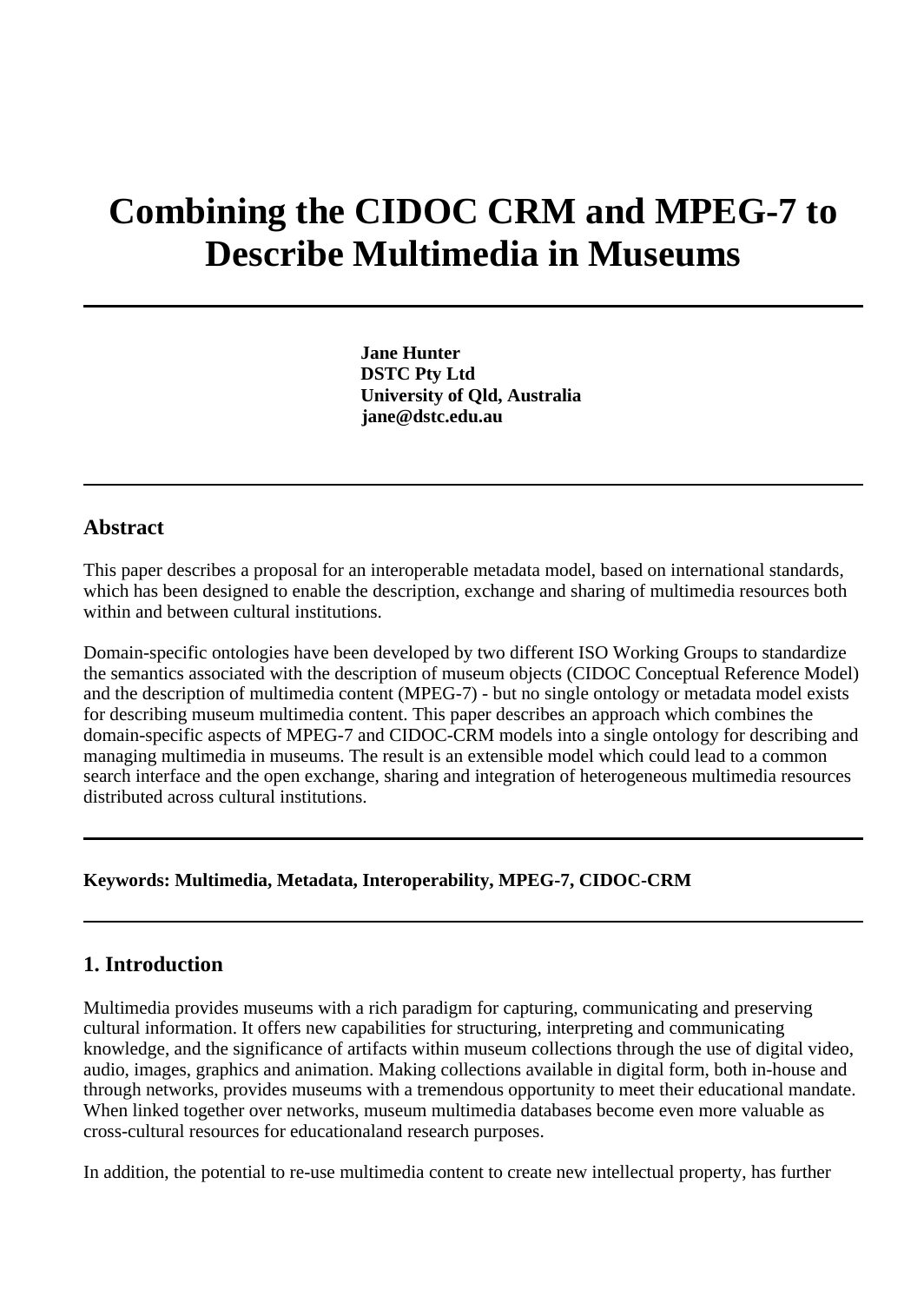accelerated the growth in the size and number of institutional multimedia databases. Existing multimedia objects are being combined and reused to generate complex, interactive multimedia, hypermedia, virtual reality displays and participatory exhibitions. This has led to a demand for systems and tools which can satisfy the more sophisticated requirements for storing, managing, searching, accessing, retrieving, sharing and tracking complex multimedia resources.

Metadata is the value-added information which documents the administrative, descriptive, preservation, technical and usage history and characteristics associated with resources. It provides the underlying foundation upon which digital asset management systems rely to provide fast, precise access to relevant resources across networks and between organisations. The metadata associated with multimedia objects is infinitely more complex than simple metadata for resource discovery of simple atomic textual documents and the problems and costs asssociated with generating such metadata are correspondingly magnified.

Metadata standards enable interoperability between systems and organisations so that information can be exchanged and shared. Standardized metadata models have been developed to define the semantics of documentation of museum objects (CIDOC Conceptual Reference Model) [1] and to describe multimedia content (MPEG-7) [2] but no standards currently exist for specifically describing museum multimedia content. Hence the key goal of this project is to analyse and evaluate each of these existing standards and to determine a way to merge the two ontologies to generate a standardized model for describing museum multimedia content. Such a model, which is capable of supporting the exchange of information between existing collection management systems (for physical artefacts) and emerging digital asset management systems would enable knowledge and resources to be shared, re-used and exchanged to a much greater extent than is currently possible both within and between museums.

Hence in the remainder of this paper we describe both the CIDOC/CRM and MPEG-7 metadata models. We then analyse them both to determine the overlaps, intersections and differences. Based on this analysis we hope to be able to determine how the models can best be merged to combine the two domain-specific vocabularies of MPEG-7 and CIDOC/CRM, without introducing semantic inconsistencies or redundancies. The final outcome is in essence, a single, machine-understandable, extensible ontology designed to support the description and management of multimedia resources within museums.

# **2. The Nature of Multimedia in Museums**

# **2.1 Types of Multimedia in Museums**

Audiovisual or "multimedia" content within museums is highly diverse and varies widely in origin, genre, purpose, media type, format, quality, age, context and the reason for its cultural significance or retention within a museum or collection. Multimedia in museums can include everything from disintegrating maps on paper to full feature films on DVD. Within the scope of this paper we are referring to: images, audio, video, multimedia, graphics and animation - in both analog and digital form. Table 1 below provides an overview of the typical constitution of multimedia collections within a museum.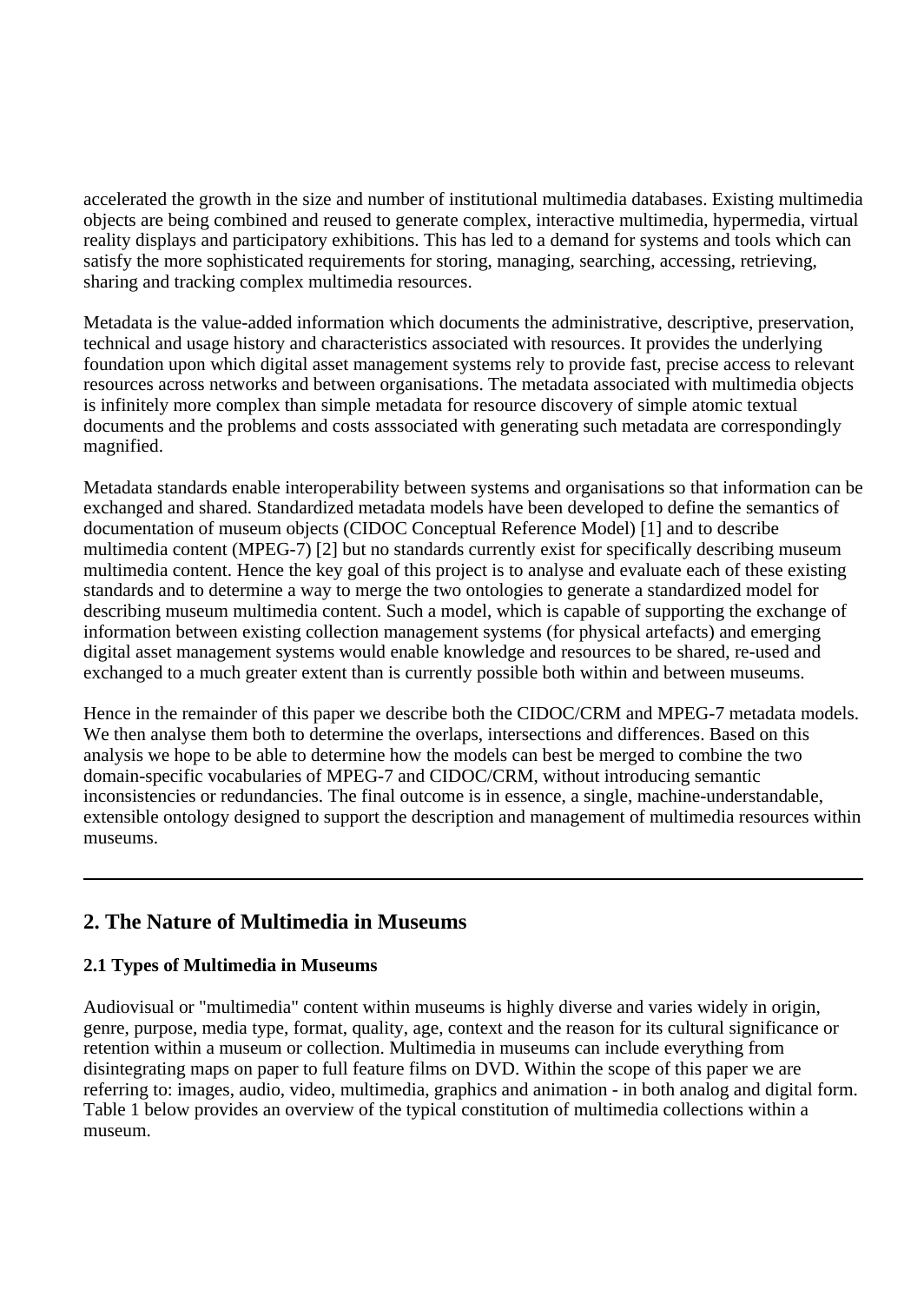| <b>Images</b>       | photographs, prints, maps, manuscripts, documents, drawings, paintings, movie stills,<br>posters                          |
|---------------------|---------------------------------------------------------------------------------------------------------------------------|
| <b>Audio</b>        | songs, music, plays, interviews, oral histories, radio programs, speeches, lectures,<br>performances, language recordings |
| Video/Film          | full feature films, documentaries, news clips, anthropological/expedition footage, home<br>movies, animation              |
| $\sqrt{G}$ Graphics | 3D models, decorative designs and patterns, simulated walk-throughs of buildings,<br>archeological sites, VRML            |
|                     | Multimedia presentations, slide shows, SMIL files, QuickTime VR                                                           |

**Table 1: Overview of Museum Multimedia Types**

In most cases, it is the semantic content, which is depicted or recorded on the multimedia resource which is of value i.e., the resource records an event, place, person, object or concept which is of cultural, historical, geographic or educational importance. For some multimedia resources, the cultural or historical significance lies with the medium or recording technology e.g., the earliest photographs, film, video and audio recordings. In some cases, the multimedia object is valuable because of the person who captured or recorded it (e.g., home movie collection of John F. Kennedy) or because it is part of a larger collection or bequest or it is exemplary of a particular genre, era or technique. In many cases, both the semantic content and the context, agents, technique and medium are all of importance and need to be recorded.

Often multimedia content has been generated for preservation and dissemination purposes. The multimedia resource may be a digital surrogate of the original culturally significant museum artifact which is too valuable or fragile to be handled or is inaccessible for reasons of location. In many situations, the multimedia resources are created as an alternative visual representation (image, model) of a physical museum artifact or as a replacement for earlier analog and digital formats which are becoming obsolescent.

Hence in addition to the typical bibliographic information, the metadata for multimedia resources may need to describe detailed formatting information, structural or segmentation information (temporal, spatial and spatio-temporal segments), semantic information (description of the objects/people/places/events which are recorded) and the event history and rights information. A detailed description of the metadata requirements for multimedia in museums is provided in the next section.

# **2.2 The Metadata Requirements for Multimedia in Museums**

The metadata associated with multimedia resources can be classified into a number of different categories:

- Bibliographic metadata this includes information about the resource's creation/production (date, place) and the individuals or organisations involved (e.g., producer, director, and cast) and the resource's classification information (e.g., title, abstract, subject, and genre).
- Formatting metadata this includes information about the format, encoding, storage and system requirements associated with the resource. Table 2 below shows the formatting metadata typically recorded for different media types.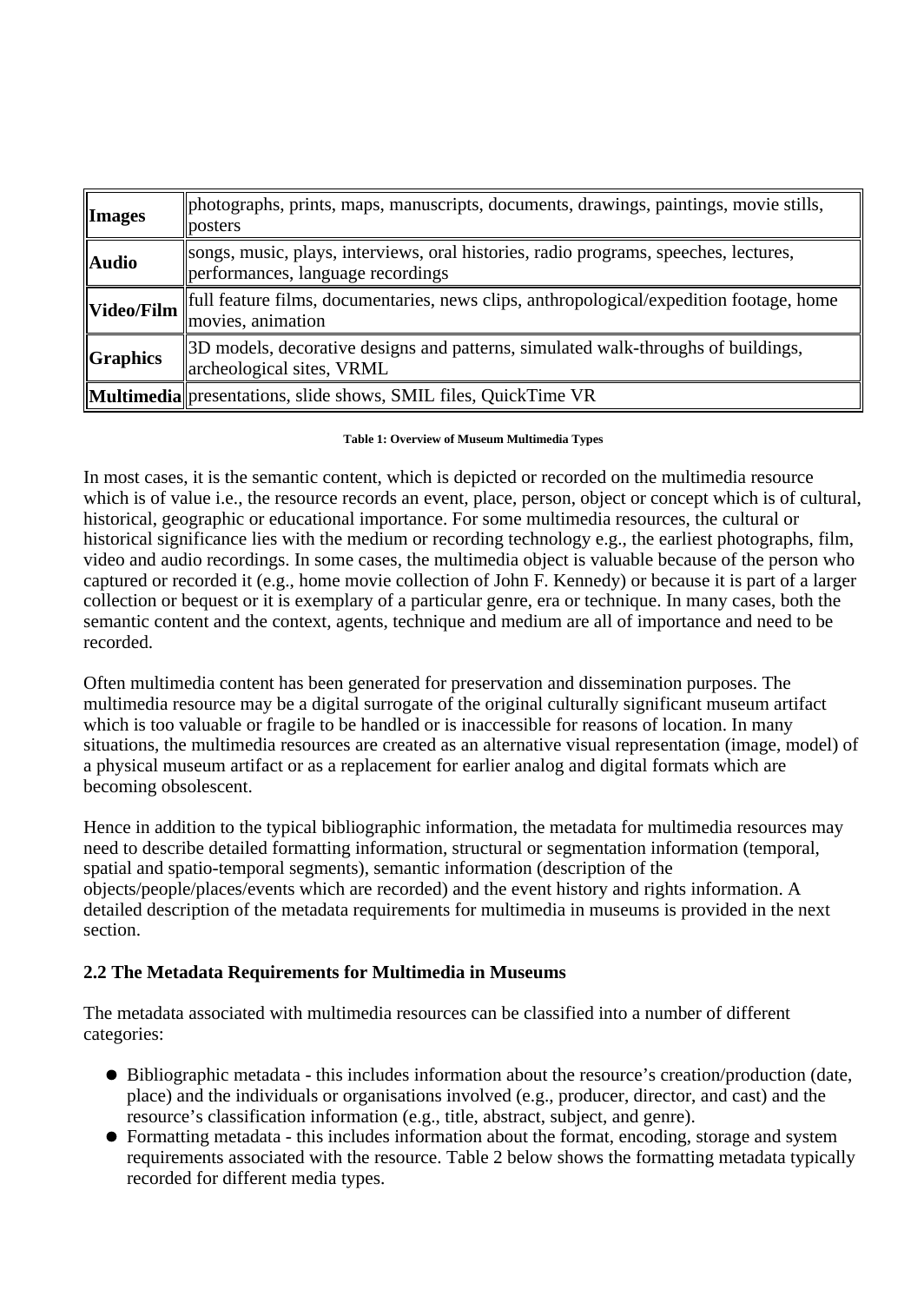| image                                                    | audio                             | video                                                                                                                     | text                               | multimedia                                                      |
|----------------------------------------------------------|-----------------------------------|---------------------------------------------------------------------------------------------------------------------------|------------------------------------|-----------------------------------------------------------------|
| format<br>(image/tiff)                                   | format<br>(audio/aiff)            | format<br>(Quicktime,<br>MPEG1)                                                                                           | format (text/ms<br>word)           | format (text/html)                                              |
| filesize (bytes)                                         | filesize (bytes)                  | filesize (bytes)                                                                                                          | filesize (bytes)                   | filesize (bytes)                                                |
| version $(v 4.0)$                                        | version $(v2.5)$                  | version $(v1.1)$                                                                                                          | version = $97$                     | version $(v3.0)$                                                |
| resolution<br>(600dpi)                                   | samplingrate<br>(44.1kHz)         | dimensions<br>(640x480)                                                                                                   | compression<br>(zip)               | software (MS FrontPage<br>(2.0)                                 |
| dimensions<br>(1024x768)                                 | samplesize (16<br>bit)            | aspectratio (4:3)                                                                                                         | characterset<br> (Unicode)         | storagetype (HD server)                                         |
| aspectratio<br>(4:3)                                     | duration<br>(04:45:56.34)         | duration (32min<br>12sec)                                                                                                 | template<br>$\left $ (summary.dtd) | template (Program.xsl)                                          |
| colourdepth<br>$(8-bit)$<br>grayscale,<br>24-bit colour) | compression<br>(MPEG2/Layer<br>3) | compression<br>(mp2)                                                                                                      |                                    | bandwidth requirements                                          |
| colourpalette<br>(CMYK, RGB,<br>GrayScale)               | encapsulation<br>(RealAudio G2)   | encoding $(mp2)$                                                                                                          |                                    | system requirements (OS,<br>software,<br>hardware, peripherals) |
| framerate<br>(25fps)                                     | tracks (mono,<br>stereo)          | sound (Yes/No)                                                                                                            |                                    |                                                                 |
| colourLUT<br>(base64)                                    | storagetype<br>(Phillips DAT)     | storagetype<br>(DVD)                                                                                                      |                                    |                                                                 |
| orientation<br>(Portrait,<br>Landscape)                  |                                   | colour (Colour or<br>B/W                                                                                                  |                                    |                                                                 |
| compression<br>(CCTT4)                                   |                                   | special Effects<br>(ChromaKey)                                                                                            |                                    |                                                                 |
| storagetype<br> (CD-ROM,<br>Jazz, hard<br>drive)         |                                   | delivery and<br>presentation<br>requirements<br>(bandwidth,<br>operating system,<br>hardware, )                           |                                    |                                                                 |
| scanner (make,<br>model, serial<br>#)                    |                                   | software,<br>peripherals<br>camera details<br>and settings<br>(make, model,<br>serial#, aperture,<br>focallength, filter) |                                    |                                                                 |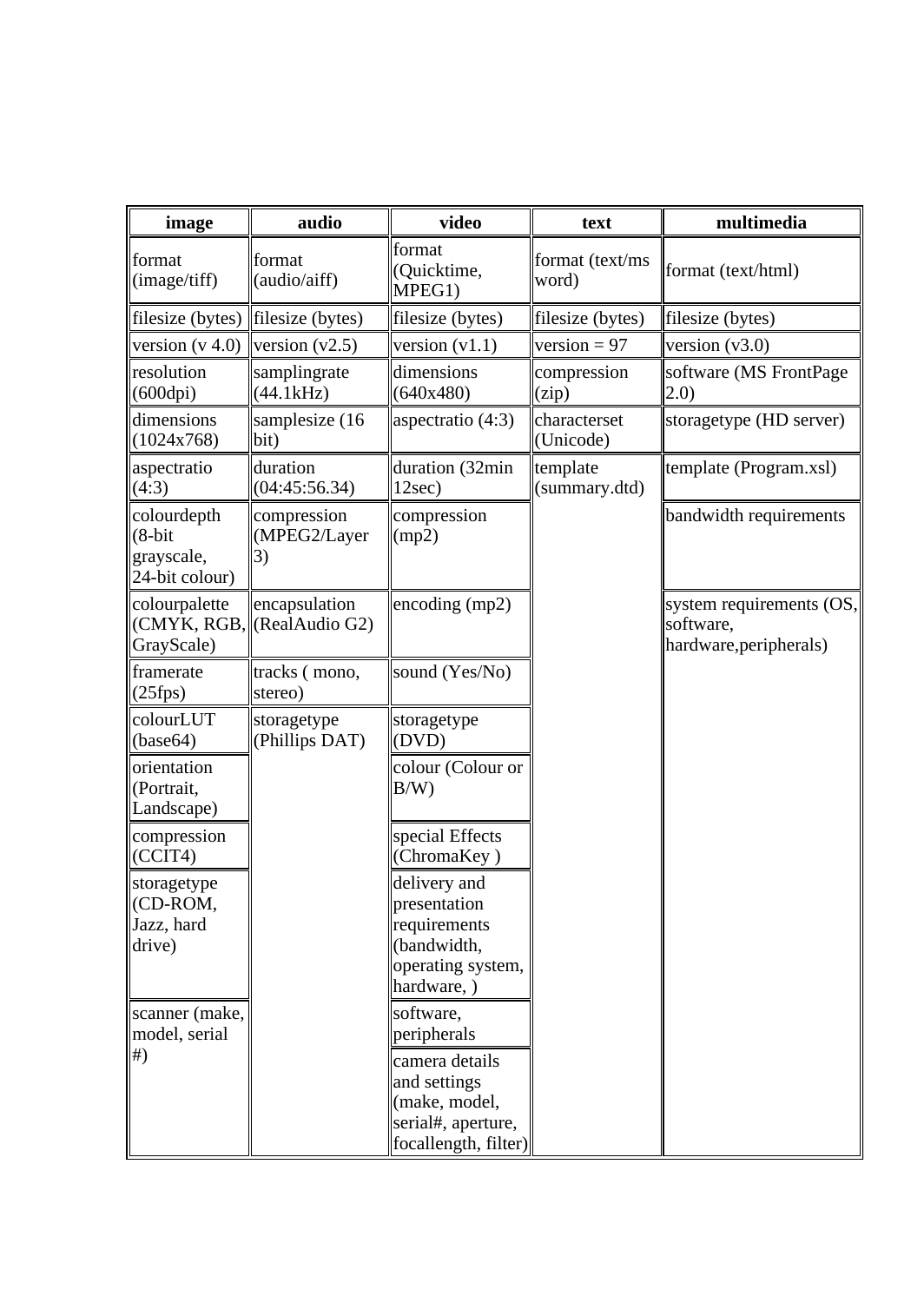#### **Table 2: Typical Format Metadata for Different Media Types**

- Structural metadata this provides information about the structural decomposition of the multimedia resource into spatial, temporal or spatio-temporal segments (scenes, shots, frames, image regions) and the relationships between these segments.
- Content metadata this provides indexes to the actual content which is recorded or depicted within the multimedia resource. Content metadata can vary from natural language descriptions of the people, objects, places or events which are depicted to the low level audio or visual features such as colour histograms or volume.
- Events and rights metadata this is information describing the life history of the resource. It includes everything from acquisition and relocation events to the reformatting, editing, repackaging and distribution events to the metadata attribution events to the usage, copyright agreements, and permission events.

A number of projects have developed or are developing metadata models for multimedia in museums [3,4] or for historical audiovisual collections [5]. These projects are either developing their own application-specific data models and vocabularies, or choosing one of the existing standards (MPEG-7 or CIDOC/CRM). None have considered the approach of merging ontologies from the museum domain and the multimedia domain into a single ontology.

### **2.3 A Typical Example**

Consider the following example which is typical of multimedia content held by museums or archives: a film owned by the Museum of Victoria which contains unedited footage of Australian Aboriginal tribal ceremonies filmed by anthropologist Baldwin Spencer between 1901 and 1912. Below is the catalogue item from ScreenSound Australia's online catalogue. In 1999, the original film was copied to digital format (MPEG-1) by the National Film and Sound Archive for the purpose of preservation.

```
Cover Title No: 53508
Title: BALDWIN SPENCER COLLECTION : UNRESTRICTED FOOTAGE
Years: 1901 to 1912
Country of Origin: Australia
Medium: Film
Class: Documentary 
Sub-Class: Aust. Aboriginal & Torres Strait Islander Ethnographic
Cinematographer/Director of photography: Baldwin Spencer
Copyright contact: Museum Victoria
Production Company: National Film and Sound Archive, Australia
Summary: 41 minute compilation of three sequences of unrestricted footage originally filmed by Baldwin Spencer
 between 1901 and 1912.
Contents:
     Sequence 1. Visiting or Avenging dance of Aranda men, Alice Springs, showing a large group of men in close formation
 running up and down, carrying spears. (00:00:00 - 00:12:45)
 Sequence 2. Decorated Aranda women and girls dancing in a line with men seated in the foreground. (00:12:46 - 00:27:20)
Sequence 3. Burial ceremonies and dances of Bathurst and Melville Islands showing Pukumani burial poles and scenes<br>General notes: of men and boys participating the Pukumani burial ceremony. (00:27:21 - 00:41:05)<br>General no
Item 1: Digital Copy, 53508.mpg, MPEG-1, Silent, Black & White, 00:41:05, Copied from film in 1999 by NFSA
```
In Sections 3.2 and 4.2 below we compare the abilities of the CIDOC CRM and MPEG-7 to describe museum multimedia, by describing this example using their domain-specific vocabularies.

# **3. The CIDOC/CRM**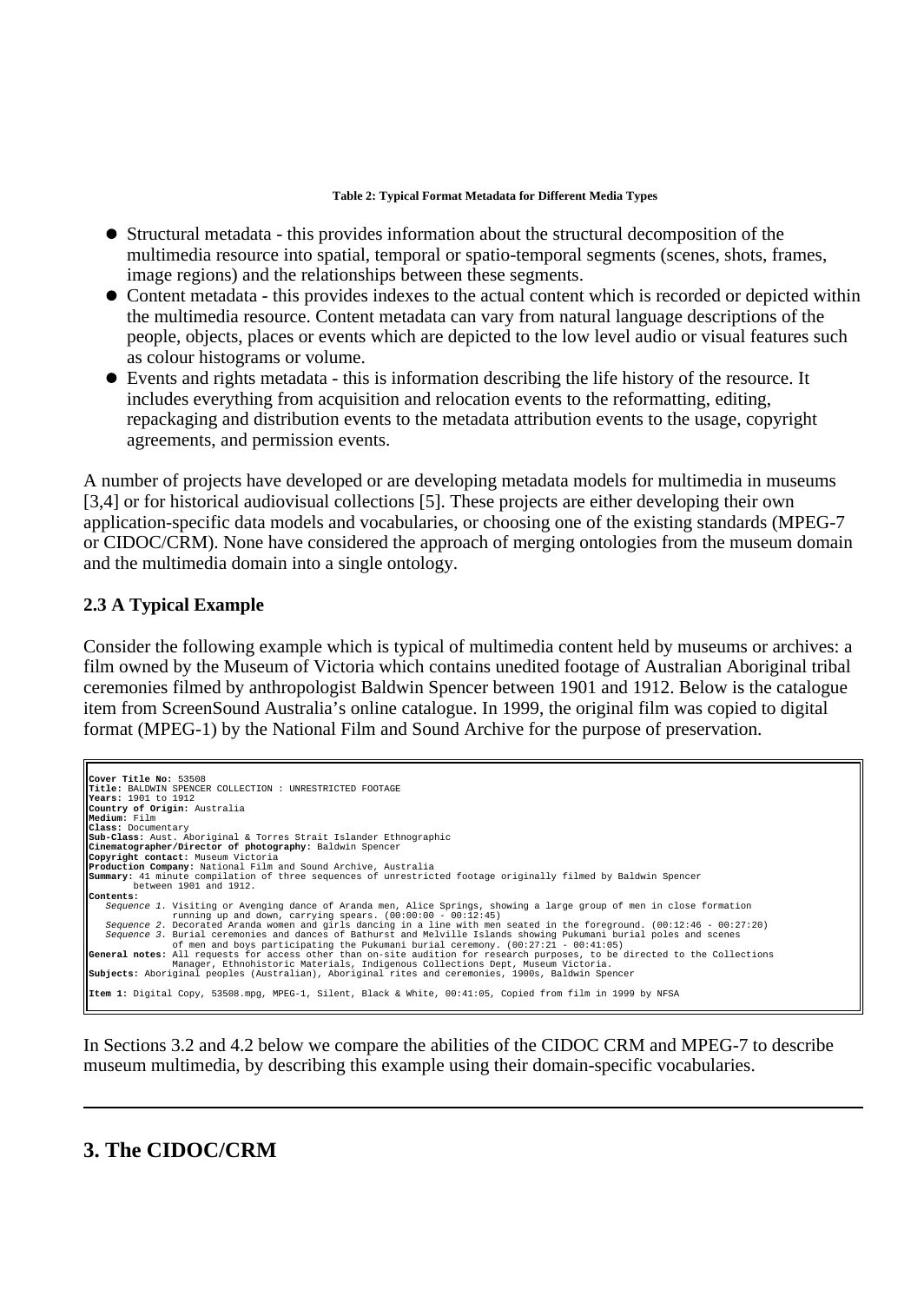# **3.1 Overview of the CIDOC CRM**

The "CIDOC object-oriented Conceptual Reference Model" (CRM) [1], was developed by the ICOM/CIDOC Documentation Standards Group to provide an 'ontology' for cultural heritage information. Its primary role is to serve as a basis for mediation of cultural heritage information and thereby provide the semantic 'glue' needed to enable wide area information exchange and the integration of heterogenous resources between cultural institutions.

The CIDOC CRM is presented as an object-oriented extensible data model. An RDF Schema encoding [6] is provided but other representations are possible. Figure 1 illustrates the class hierarchy for the CIDOC CRM, as generated by the SIS knowledge base [7]. The detailed specification of the CIDOC CRM Version 3.2 which includes detailed descriptions of the class and property definitions, hierarchies and relationships, is available from [8].

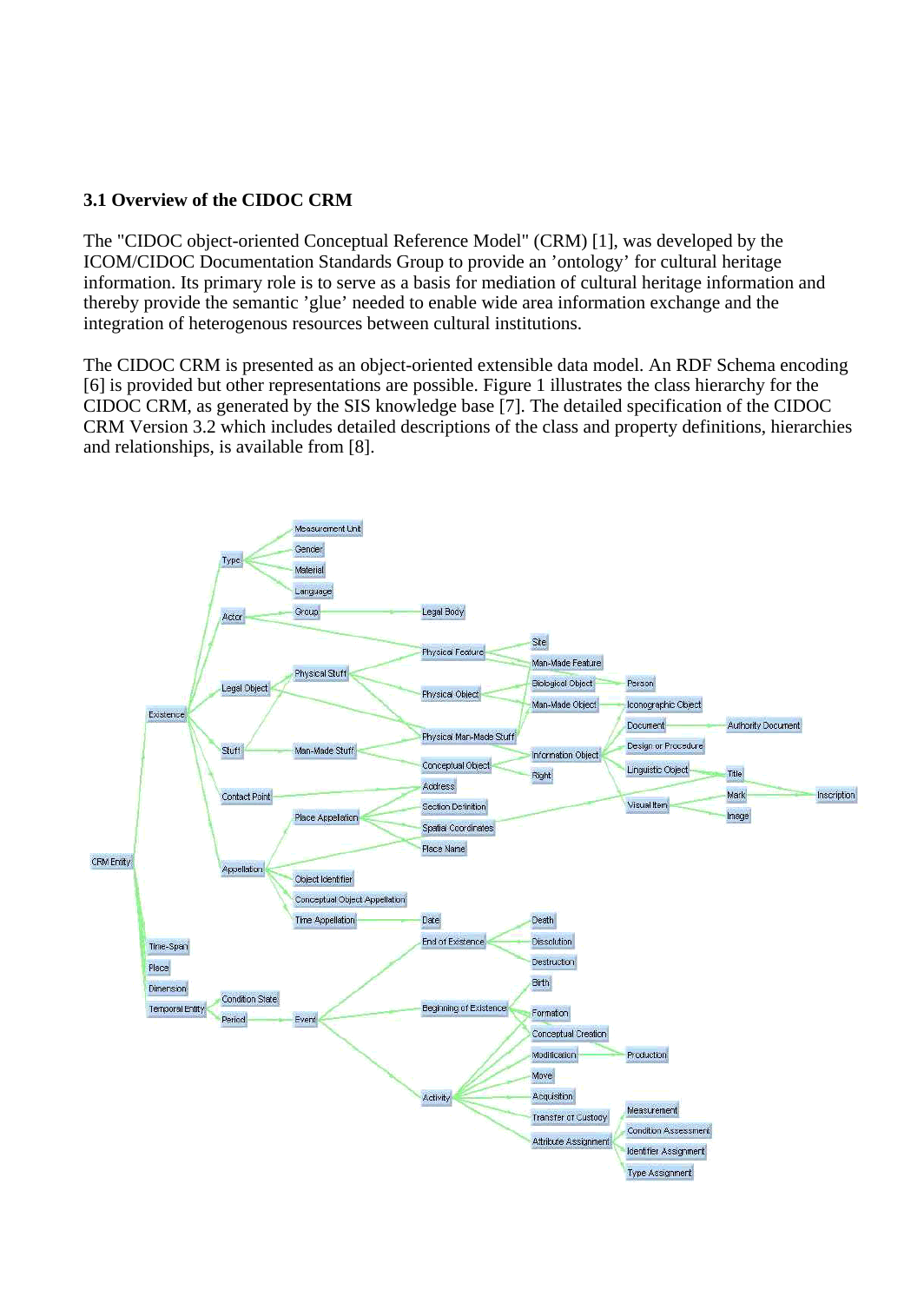#### **Figure 1 - The CIDOC/CRM Class Hierarchy**

In order to understand and evaluate the CIDOC CRM's ability to describe multimedia resources, we apply it to the example in Section 2.3.

#### **3.2 A CIDOC CRM Description of the Example**

Below is an XML encoding of the example given in Section 2.3. (Thanks to Martin Doerr and Hector Gaspar from ICS Forth for correcting and validating my original CIDOC CRM representation.)

```
<?xml version="1.0" encoding="ISO-8859-1"?><br><?xml-stylesheet type="text/xsl" href="newCRM.xsl"?><br><!DOCTYPE CRMset SYSTEM "http://cidoc.ics.forth.gr/docs/xml_to_rdf/newcidoc.dtd">
<CRMset>
   <CRM_Entity>Object 53508
       <in_class>E23: Iconographic_Object</in_class>
       <in_class>E31: Document</in_class>
 <is_identified_by> Object ID 53508
 <in_class>E42: Object_Identifier</in_class>
 </is_identified_by>
 <has_title>
 BALDWIN SPENCER COLLECTION : UNRESTRICTED FOOTAGE
                <in_class>E35: Title</in_class>
      </has_title>
 <has_type>
 Documentary Film
                <in_class>E55: Type</in_class>
       </has_type>
      <has_type>
                black-and-white film
 <in_class>E55: Type</in_class>
 <is_part_of>Art and Architecture Thesaurus
                         <in_class>E32 Authority_Document</in_class>
 </is_part_of>
 </has_type>
       <has_type>
                silent films
<in_class>E55: Type</in_class><br>
<is_part_of>Art and Architecture Thesaurus<br>
<in_class>E32 Authority_Document</in_class><br>
</is_part_of>
      </has_type>
%<was_created_by><br>
Creation of Object 53508<br>
cin_class>E65: Conceptual_Creation</in_class><br>
<carried_out_by><br>
<carried_out_by><br>
Baldwin Spencer
<in_class>E21: Person</in_class><br>
<has_type>cinematographer<br>
<in_class>E55 Type</in_class><br>
<is_part_of>Art and Architecture Thesaurus<br>
<is_part_of>Art and Architecture Thesaurus<br>
</is_part_of><br>
</is_part_of><br>
<//as_type><br>
 <took_place_at>
 Central Australia, 
 <in_class>E53: Place</in_class>
 <falls_within>
                              Australia
```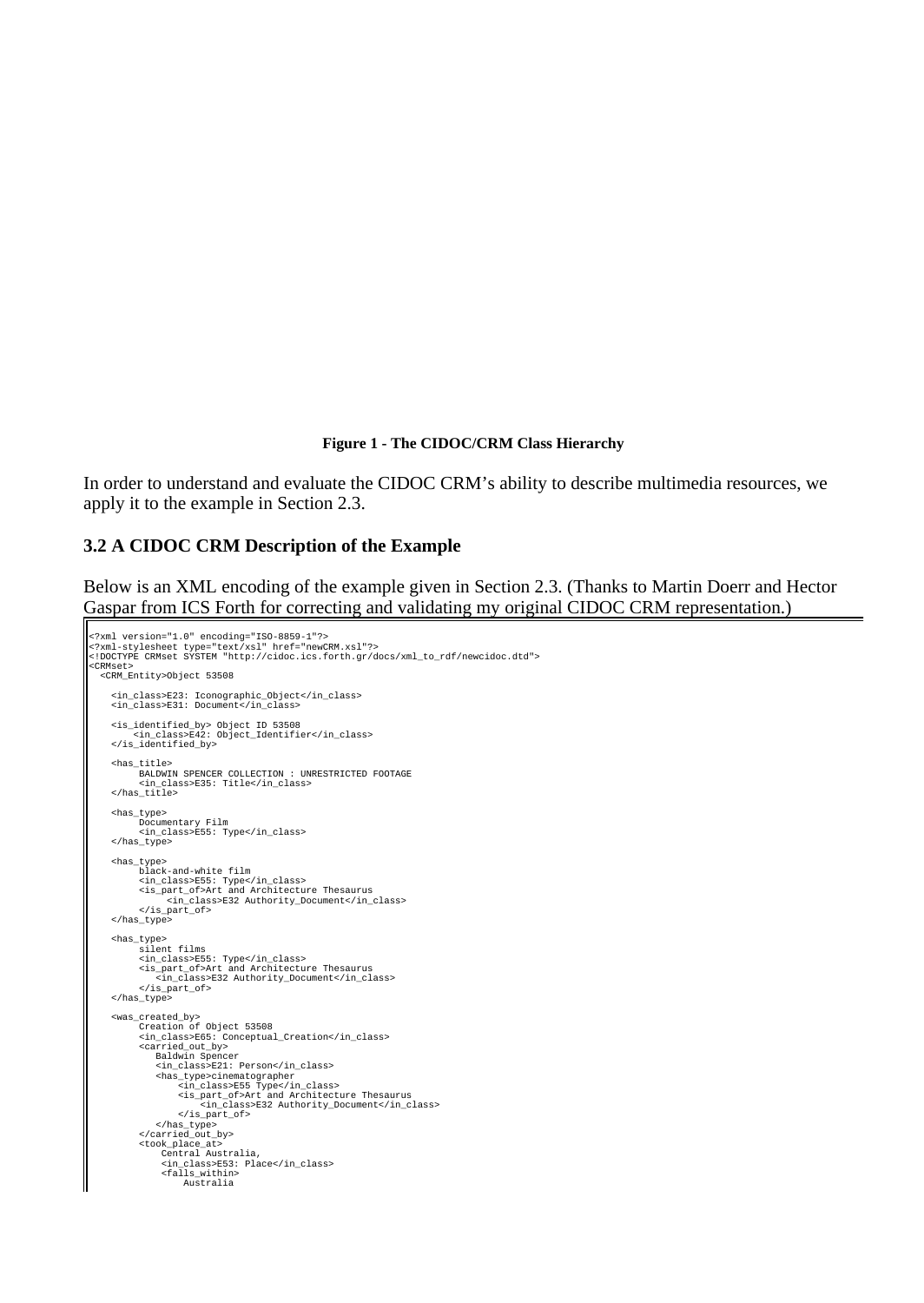```
 <in_class>E53: Place</in_class>
 </falls_within>
 </took_place_at>
 <has_time-span>
Object 53508 Creation Time<br>
<in_class><br>
\alphain_class><br>
\alphat_most_within><br>
1901 - 1912<br>
in_class>E61: Time_Primitive</in_class>
 </at_most_within>
 </has_time-span>
      </was_created_by> 
      <has_current_owner> 
 Museum of Victoria
 <in_class>E40: Legal_Body</in_class>
 <has_type>
 Museum
 <in_class>E55: Type</in_class>
            </has_type>
      </has_current_owner>
 <was_produced_by>
 Production of Object 53508
 <in_class>E12: Production</in_class>
 <carried_out_by>
 National Film and Sound Archive
 <in_class>E40: Legal_Body</in_class>
 <has_type>
 Production Company
 <in_class>E55: Type</in_class>
 <has_type>
 <carried_out_by>
 <used_general_technique>
 film
 <in_class>E55: Type</in_class>
 </used_general_technique>
 </was_produced_by>
 <depicts_concept>Aboriginal rites and ceremonies
 <in_class>E55: Type</in_class>
      </depicts_concept>
      <has_note>
            41 minute compilation of three sequences of unrestricted footage originally filmed by Baldwin Spencer
             between 1901 and 1912.
      </has_note>
 <has_note>All requests for access other than on-site audition for research purposes, 
 to be directed to the Collections Manager, Ethnohistoric Materials, 
 Indigenous Collections Dept, Museum Victoria.
      </has_note>
<has_dimension>Duration of Object 53508<br>
<in_class>E54: Dimension</in_class><br>
<has_type><br>
Nuration
                  <in_class>E55: Type</in_class>
 </has_type>
 <value>
 00:41:05
            </value>
           \frac{1}{2}hms<br>
<in_class>E58: Measurement_Unit</in_class><br>
</unit>
      </has_dimension>
      <is_composed_of>
Segment 1<br><in_class>E23: Iconographic_Object</in_class><br><in_class>E31: Document</in_class>
            <has type>
                 videoSegment
 <in_class>E55: Type</in_class>
 </has_type>
            <has_dimension>
                   FilmBegin to SegmentStart 1
<in_class>E54: Dimension</in_class><br><value>00:00:00</value><br><ulut>hms</unit>
            </has_dimension>
           has dimension>
FilmBegin to SegmentEnd 1<br><in_class>E54: Dimension</in_class><br><value>00:12:45</value>
</has_duit>hms</unit><br></has_dimension><br></has_dimension><br><depicts_event>Avenging dance, Alice Springs 1901–1912<br><im_class>E5: Event</im_class><br><im_class>E5: Event</imaging dance of Aranda men, Alice Springs, showing a large
 </has_note>
 </depicts_event>
      </is_composed_of>
      <is_composed_of>
 Segment 2
 <in_class>E23: Iconographic_Object</in_class>
 <in_class>E31: Document</in_class>
 <has_type>videoSegment</has_type>
 <has_dimension>
 FilmBegin to SegmentStart 2
```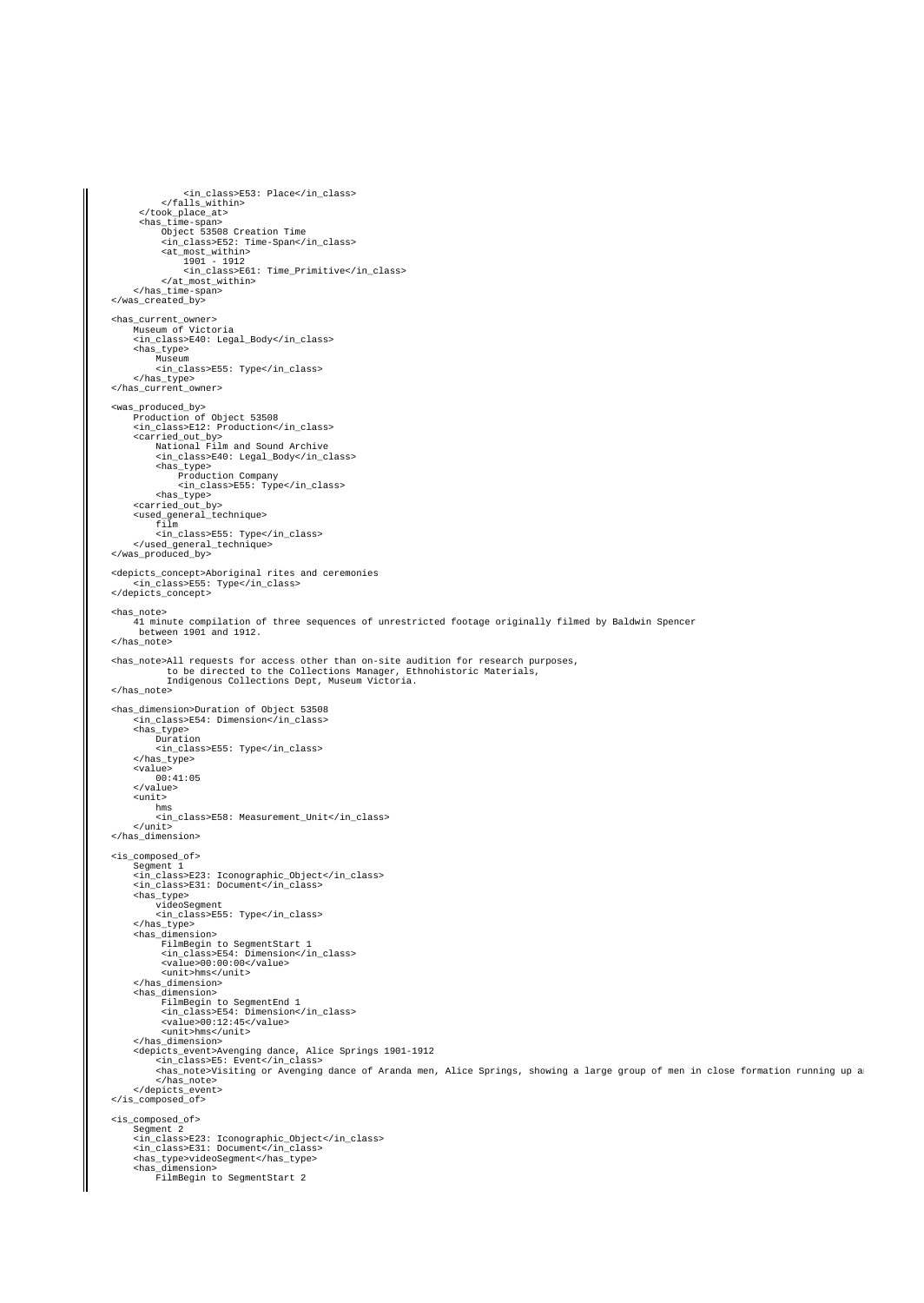```
 <in_class>E54: Dimension</in_class>
 <value>00:12:46</value>
 <unit>hms</unit>
 </has_dimension>
          <has_dimension>
FilmBegin to SegmentEnd 2<br><in_class>E54: Dimension</in_class><br>xvalue>00:27:20</value>
               <unit>hms</unit>
 </has_dimension>
 <depicts_event>
 Aranda women and girls dance 1901-1912 
 <in_class>E5: Event</in_class>
              encorate the correct of the state of the state of the seated in the foreground.
                </has_note>
          </depicts_event>
     </is_composed_of>
     <is_composed_of>
          Segment 3
          <in_class>E23: Iconographic_Object</in_class>
 <in_class>E31: Document</in_class>
 <has_type>videoSegment</has_type>
          <has_dimension>
 FilmBegin to SegmentStart 3
 <in_class>E54: Dimension</in_class>
 <value>00:27:21</value>
 <unit>hms</unit>
          </has_dimension>
%has_dimension><br>FilmBegin to SegmentEnd 3<br>
<in_class>E54: Dimension</in_class><br>
<value>00:41:05</value>
                <unit>hms</unit>
 </has_dimension>
 <depicts_event>
 Burial ceremonies of Bathurst and Melville islands 1901-1912 
 <in_class>E5: Event</in_class>
                 <has_note>Burial ceremonies and dances of Bathurst and Melville Islands showing Pukumani burial poles and scenes of men and boys participating in the Pukumani burial ceremony.
                 </has_note>
          </depicts_event>
     </is_composed_of>
     <is_documented_in>
 53508.mpg
 <in_class>E31: Document</in_class>
 <was_created_by>
 Creation of 53508.mpg
                <in_class>E65: Conceptual_Creation</in_class>
 <carried_out_by>
 National Film and Sound Archive
 </carried_out_by>
                <took_place_at>
                     Canberra<br>sin class
 <in_class>E53: Place</in_class>
 <falls_within>
                          Australia
                             <in_class>E53: Place</in_class>
 </falls_within>
 </took_place_at>
 <has_time-span>
 none
 <in_class>E52: Time-Span</in_class>
 <at_most_within>
 1999
                             <in_class>E61: Time_Primitive</in_class>
</at_most_within></has_time-span>
           </was_created_by>
     </is_documented_in>
   </CRM_Entity>
</CRMset>
```
Together with an analysis of the class and property hierarchies provided by the CIDOC CRM, this exercise reveals that the CIDOC CRM's strengths lie in its ability to describe:

- $\bullet$  Identification information;
- Acquisition and ownership information;
- Physical movement, location and relocation information;
- Physical attributes and features dimensions, marks, visual items, material, sections, physical location etc.:
- Historical events CIDOC CRM supports rich semantic descriptions of concepts or events both real world events, as well as the events which occur in the life cycle of a resource, and those events which are depicted in the visual information objects.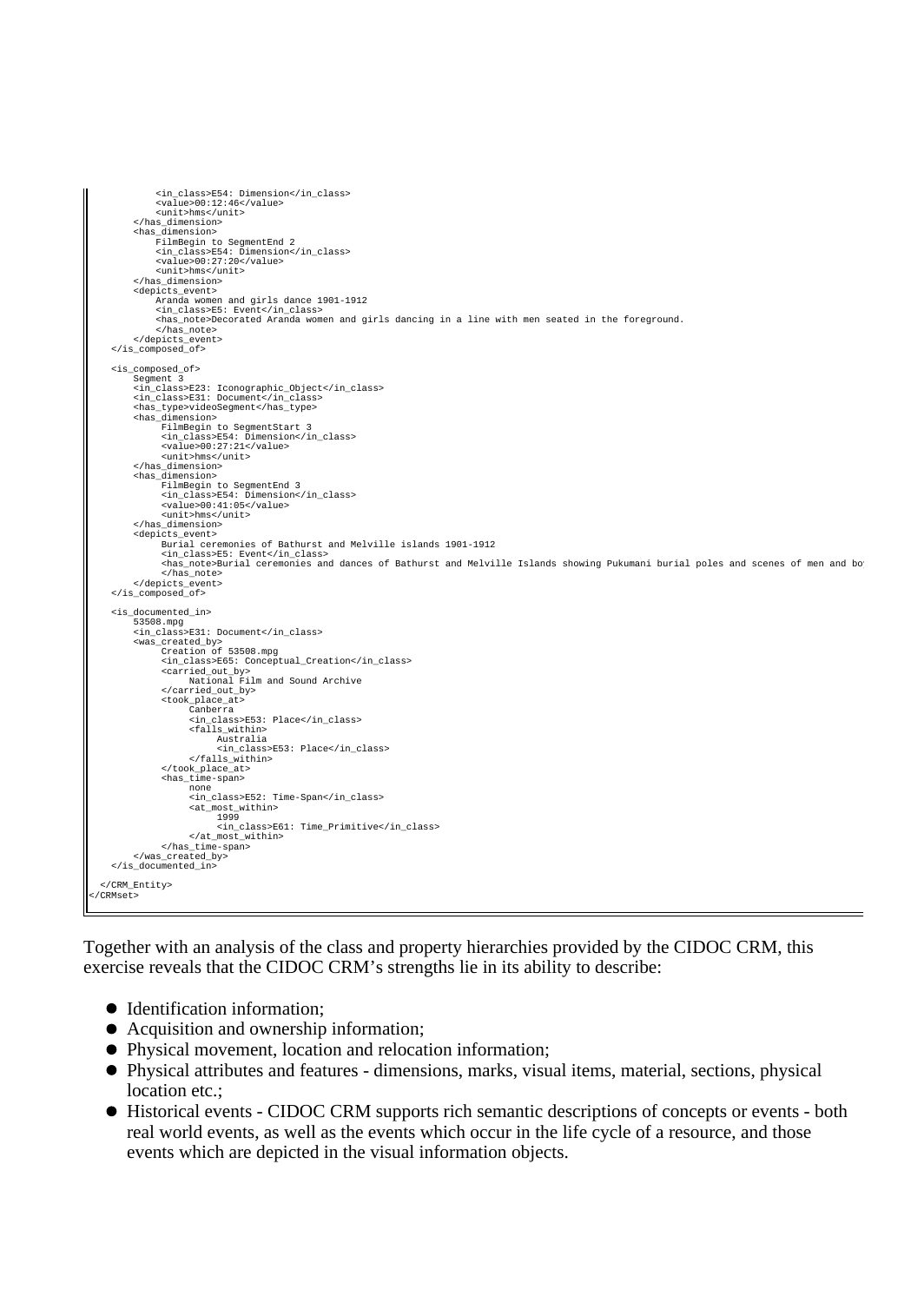However the CIDOC CRM is limited in its ability to describe digital objects and particularly digital multimedia or audiovisual content. The following requirements are inadequately supported:

- Formatting attributes (encoding, storage, system requirements) for digital images, audio, video, text and multimedia such as those shown in Table 1 are not currently supported;
- It is possible to define sections of physical objects using spatial measurements or coordinates and the temporal location of Events or Periods using the Date and TimeSpan entities - but not temporal, spatial or spatio-temporal locations within non-physical digital media;
- Physical features can be described but not visual or audio features such as colour histograms, regions, shape, texture, volume etc.;
- Hierarchical or sequential summaries of audiovisual content which specify keyframes, scene changes or key videoclips, are not supported

The CIDOC CRM provides the *is\_documented\_in* property to record the relationship of a culturally significant physical or real-world artefact or event to its visual/audio/audiovisual recording, which is classed as a *Document*. However there is no explicit support for the different media types in CIDOC/CRM. Because the CIDOC CRM is designed to provide an extensible underlying framework, it may be possible to improve support for multimedia descriptions, through the addition of MPEG-7 multimedia-specific sub-classes and sub-properties to existing CIDOC/CRM superclasses and super-properties. We investigate this approach in Section 5.

# **4. MPEG-7 - the Multimedia Content Description Interface**

# **4.1 An Overview of MPEG-7**

The Moving Pictures Expert Group (MPEG), a working group of ISO/IEC, is expected to shortly release the final standard for MPEG-7 [2], the "Multimedia Content Description Interface", a standard for describing multimedia content. The goal of this standard is to provide a rich set of standardized tools to enable both humans and machines to generate and understand audiovisual descriptions which can be used to enable fast efficient retrieval from digital archives (pull applications) as well as filtering of streamed audiovisual broadcasts on the Internet (push applications). MPEG-7 can describe audiovisual information regardless of storage, coding, display, transmission, medium, or technology. It addresses a wide variety of media types including: still pictures, graphics, 3D models, audio, speech, video, and combinations of these (e.g., multimedia presentations).

# MPEG-7 provides:

- a core set of **Descriptors** (Ds) that can be used to describe the various features of multimedia content;
- pre-defined structures of Descriptors and their relationships, called **Description Schemes** (DSs).

Initially MPEG-7 definitions (description schemes and descriptors) were expressed solely in XML Schema [9-11]. XML Schema proved ideal for expressing the syntax, structural, cardinality and datatyping constraints required by MPEG-7. However semantic interoperability is necessary to enable systems to exchange data (e.g., metadata descriptions), to understand the precise meaning of that data and to translate or integrate data across systems or from different metadata vocabularies. Hence it was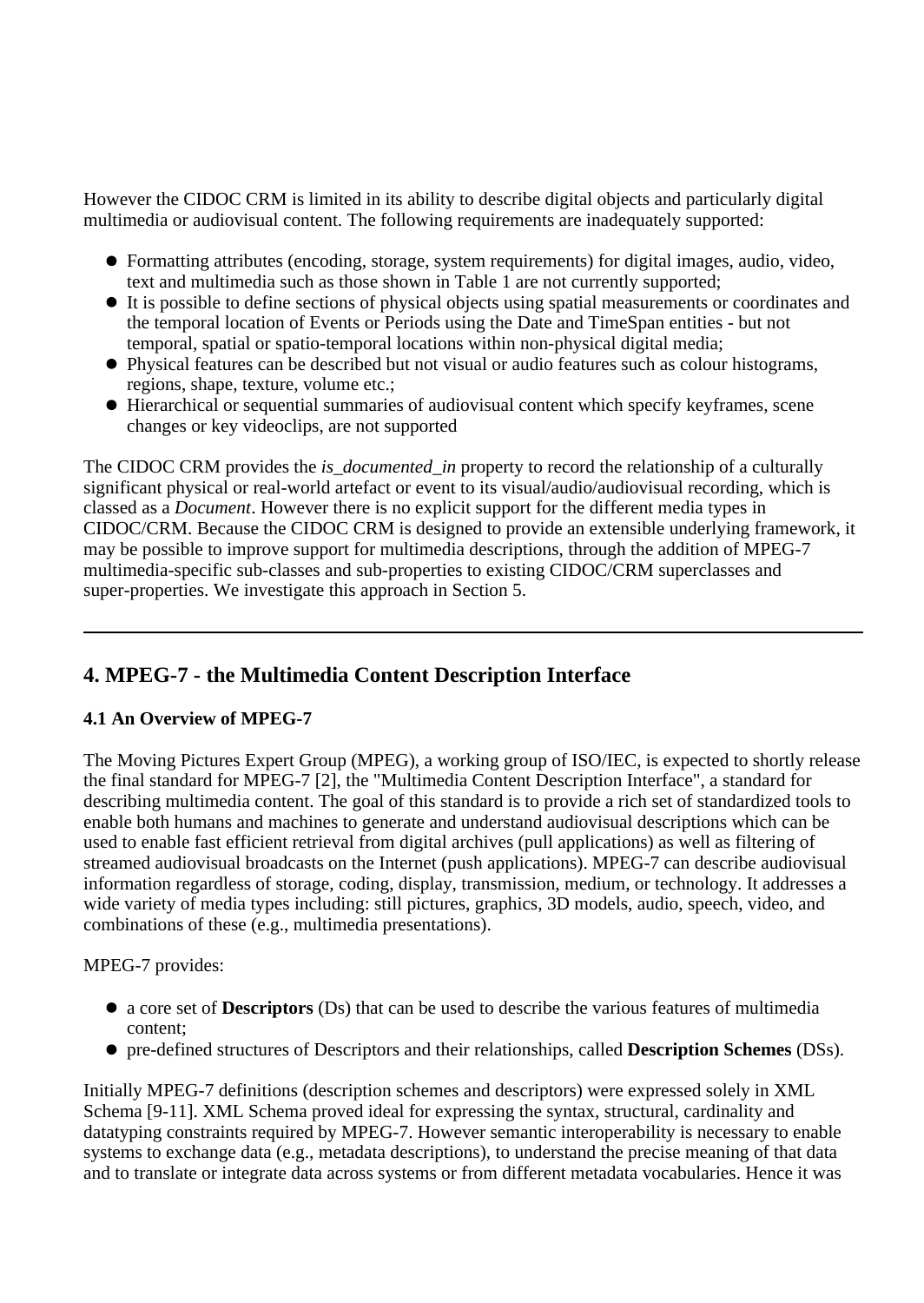recognized that there was a need to formally define the semantics of MPEG-7 terms; and to express these definitions in a machine understandable, interoperable language. RDF Schema [6] was the obvious choice due to its ability to express semantics and semantic relationships through class and property hierarchies and its endorsement by the W3C's Semantic Web Activity [12]. Consequently the Adhoc Group for MPEG-7 Semantic Interoperability was established and an MPEG-7 ontology was developed and expressed in RDF Schema and DAML+OIL extensions [13,14]. The extensions provided by DAML+OIL [15] were necessary to satisfy certain requirements such as the need for multiple ranges and sub-class specific constraints. The basic class hierarchy of MPEG-7 content and segments is shown in Figure 2 below e.g., the MPEG-7 class *VideoSegment* is a subclass of both *Video* and *Segment*.



**Figure 2 - MPEG-7 Multimedia Segment Class Hierarchy**

The relationships of the Segment types to other segment types and multimedia entities are dependent on the allowed types of decomposition. Multimedia resources can be segmented or decomposed into sub-segments through 4 types of decomposition:

- Spatial Decomposition e.g., spatial regions within an image;
- Temporal Decomposition e.g., temporal video segments within a video;
- Spatiotemporal Decomposition e.g., moving regions within a video; or by
- MediaSource Decomposition e.g., the different tracks within an audio file or the different media objects within a SMIL presentation

Associated with each of the subclasses in Figure 2 are various properties which define permitted relationships between the segment classes corresponding to specific structural or organisational description schemes and the permitted audio, visual and audiovisual attributes associated with different types of multimedia segments.

The visual and audio features which may be associated with multimedia and segment classes are listed in Table 3. Associated with each of the visual and audio features is a choice of descriptors, also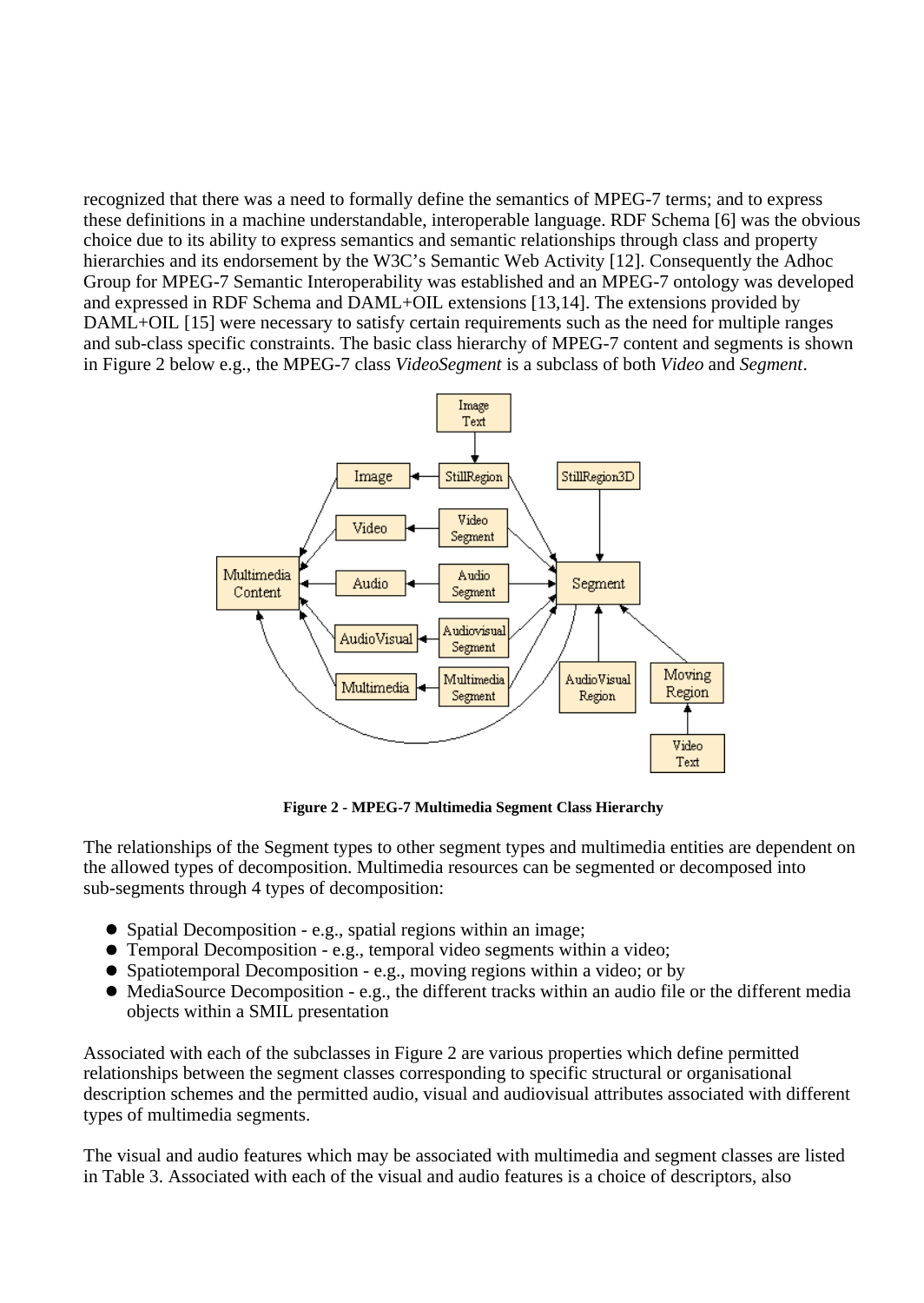illustrated in Table 3. Precise details of the structure and semantics of these descriptors are provided in ISO/IEC 15938-3 FCD Multimedia Content Description Interface - Part 3 Visual [17] and ISO/IEC 15938-3 FCD Multimedia Content Description Interface - Part 4 Audio [18].

| <b>Type</b>  | <b>Feature</b>                    | <b>Descriptors</b>                        |  |
|--------------|-----------------------------------|-------------------------------------------|--|
| Visual Color |                                   | <b>DominantColor</b>                      |  |
|              |                                   | ScalableColor                             |  |
|              |                                   | ColorLayout                               |  |
|              |                                   | ColorStructure                            |  |
|              |                                   | GoFGoPColor (extension of ColorStructure) |  |
|              | Texture                           | HomogeneousTexture                        |  |
|              |                                   | <b>TextureBrowsing</b>                    |  |
|              |                                   | EdgeHistogram                             |  |
|              | Shape                             | RegionShape                               |  |
|              |                                   | ContourShape                              |  |
|              |                                   | Shape3D                                   |  |
|              | Motion                            | CameraMotion                              |  |
|              |                                   | MotionTrajectory                          |  |
|              |                                   | ParametricMotion                          |  |
|              |                                   | MotionActivity                            |  |
|              | Audio Silence                     | Silence                                   |  |
|              | Timbre                            | <b>InstrumentTimbre</b>                   |  |
|              |                                   | HarmonicInstrumentTimbre                  |  |
|              |                                   | PercussiveInstrumentTimbre                |  |
|              | Speech                            | Phoneme                                   |  |
|              |                                   | Articulation                              |  |
|              |                                   | Language                                  |  |
|              | MusicalStructure   MelodicContour |                                           |  |
|              |                                   | Rhythm                                    |  |
|              | SoundEffects                      | Reverberation, Pitch, Contour, Noise      |  |

**Table 3 - MPEG-7 Visual and Audio Features and their Corresponding Descriptors**

Only particular visual and audio descriptors are applicable to each segment type. Table 4 below illustrates the association of visual and audio descriptors to different segment types. The MPEG-7 RDF Schema [13,14] specifies the constraints on these property-to-entity relationships.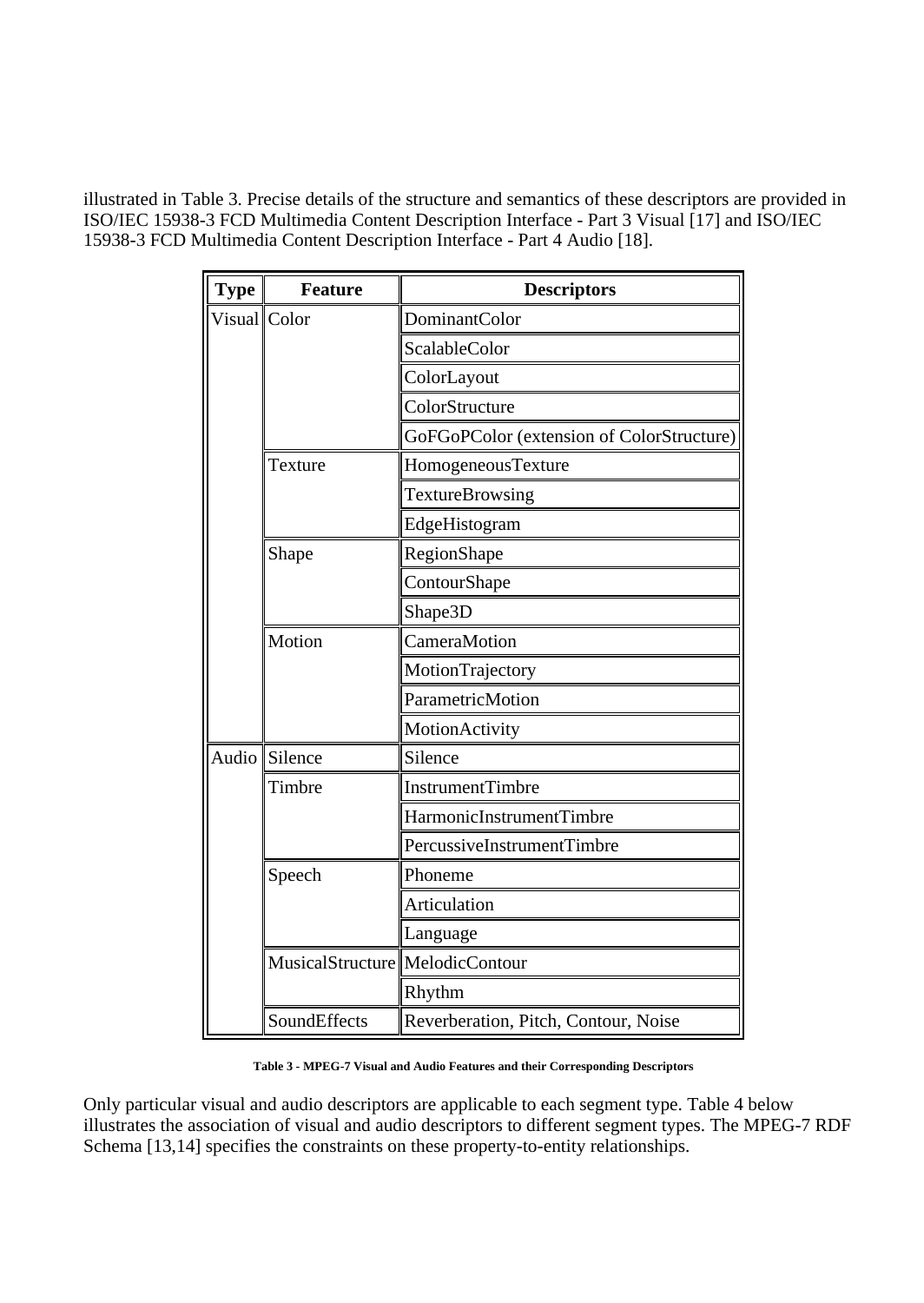|         | <b>Video</b> | <b>Still</b> | $\ Moving\ $              | <b>Audio</b><br>Feature Segment Region Region Segment |
|---------|--------------|--------------|---------------------------|-------------------------------------------------------|
| Time    |              |              | X                         | X                                                     |
| Shape   |              | $\mathbf x$  |                           |                                                       |
| Color   | X            | x            | $\boldsymbol{\mathsf{X}}$ |                                                       |
| Texture |              | X            |                           |                                                       |
| Motion  |              |              |                           |                                                       |
| Audio   |              |              |                           |                                                       |

**Table 4 - Relationships between Segment Types and Audio and Visual Descriptors**

In addition to the basic Multimedia and Segment entities and the visual and audio descriptors, MPEG-7 provides standardized Description Schemes which combine the base classes and properties above, into pre-defined structured relationships [16]. Figure 3 provides an overview of the organization of MPEG-7 Multimedia DSs into the following areas: Basic Elements, Content Description, Content Management, Content Organization, Navigation and Access, and User Interaction.



**Figure 3 - Overview of MPEG-7 Multimedia DSs [16]**

These different MPEG-7 DSs enable descriptions of multimedia content which cover:

- Information describing the creation and production processes of the content (director, title, short feature movie);
- Information related to the usage of the content (copyright pointers, usage history, broadcast schedule);
- $\bullet$  Media information of the storage features of the content (storage format, encoding);
- Structural information on spatial, temporal or spatio-temporal components of the content (scene cuts, segmentation in regions, region motion tracking);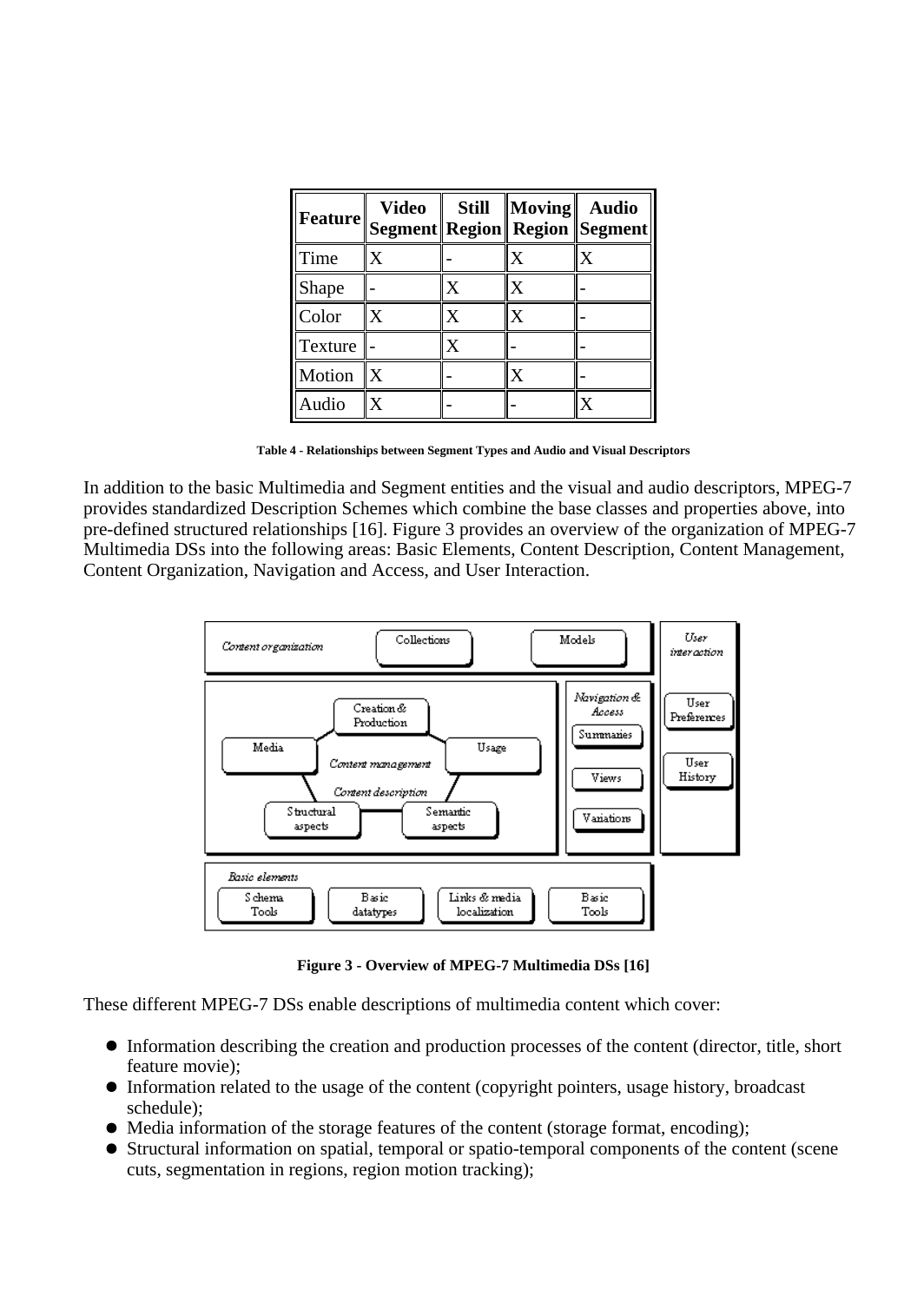- Information about low level features in the content (colors, textures, sound timbres, melody description);
- Conceptual, semantic information of the reality captured by the content (objects and events, interactions among objects);
- Information about how to browse the content in an efficient way (summaries, views, variations, spatial and frequency subbands);
- Organization information about collections of objects and models which allow multimedia content to be characterized on the basis of probabilities, statistics and examples;
- Information about the interaction of the user with the content (user preferences, usage history).

In the next section we generate an MPEG-7 description of the example in Section 2.3, which illustrates the use of the CreationInformationDS, the MediaInformationDS and the TemporalDecompositionDS, to provide meaningful structure to the metadata description.

#### **4.2 An MPEG-7 Description of the Example**

Below is an MPEG-7 description of the example in Section 2.3.

```
<?xml version="1.0" encoding="iso-8859-1"?>
<Mpeg7 xmlns="urn:mpeg:mpeg7:schema:2001" 
 xmlns:xsi="http://www.w3.org/2001/XMLSchema-instance" 
xmlns:mpeg7="urn:mpeg:mpeg7:schema:2001"<br>xmlns:xml="http://www.w3.org/XML/1998/namespace"<br>xsi:schemaLocation="urn:mpeg:mpeg7:schema:2001 .\Mpeg7-2001.xsd">
 <Description xsi:type="ContentEntityType">
 <MultimediaContent xsi:type="VideoType">
        <Video>
          <MediaLocator>
 <MediaUri>http://screensound.au/53508.mpg</MediaUri>
 </MediaLocator>
          <MediaTime>
                <MediaTimePoint>T00:00:00</MediaTimePoint>
                <MediaDuration>PT41M05S</MediaDuration>
          </MediaTime>
          <CreationInformation>
 <Creation>
 <Title xml:lang="en" type="main">Baldwin Spencer Collection: Unrestricted Footage</Title>
 <Creator>
                        <Role href="urn:mpeg:mpeg7:cs:RoleCS:2001:DIRECTOR"/>
 <Agent xsi:type="PersonType">
 <Name>Baldwin Spencer</Name>
                        </Agent>
                     </Creator>
                    >> creator><br><Creator>
 <Role href="urn:mpeg:mpeg7:cs:RoleCS:2001:PRODUCER"/>
 <Agent xsi:type="OrganizationType">
                           <Name>National Film and Sound Archive, Australia</Name>
 </Agent>
 </Creator>
                     <Abstract>
 <FreeTextAnnotation>
 40 minute compilation of three sequences of unrestricted footage originally filmed by 
 Baldwin Spencer between 1901 and 1912.
                         </FreeTextAnnotation>
                     </Abstract>
                     <CreationCoordinates>
                        <Location>
 <Region>Central Australia</Region>
 </Location>
 <Date>1901-1912</Date>
                     </CreationCoordinates>
                      <CopyrightString>Museum Victoria</CopyrightString>
                </Creation>
 <Classification>
 <Form href="urn:mpeg:mpeg7:cs:FormatCS:2001:1.6">
 <Name xml:lang="en">Documentary</Name>
 </Form>
 <Genre href="urn:mpeg:mpeg7:cs:ContentCS:2001:1.10.10">
 <Name xml:lang="en">Traditional Arts</Name>
 </Genre>
                     <Subject>
                        <FreeTextAnnotation>Australian Aboriginal and Torres Strait Islander</FreeTextAnnotation>
```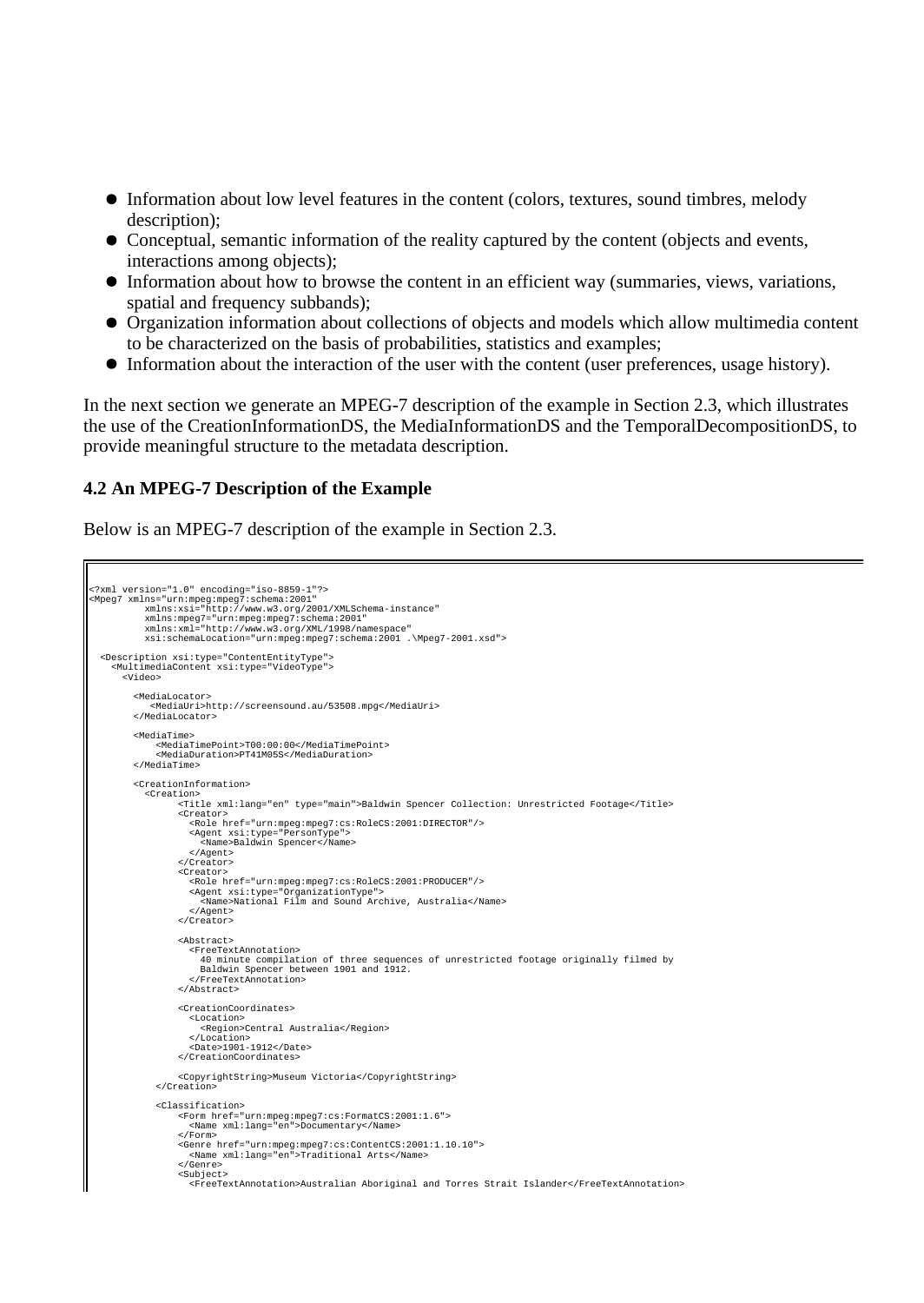```
 </Subject>
 <Language type="original">en</Language>
 <Release date="1994-04-27">
 <Region>Melbourne</Region>
                     </Release>
                </Classification>
          </CreationInformation>
          <MediaInformation>
                <MediaProfile>
                  <MediaFormat>
 <Content href="urn:mpeg:mpeg7:cs:ContentCS:2001:2">
 <Name>audiovisual</Name>
                       </Content>
                     <Medium href="urn:mpeg:mpeg7:cs:MediumCS:2001:2.1.1">
                           <Name xml:lang="en">HD</Name>
                      </Medium>
                     <FileFormat href="urn:mpeg:mpeg7:cs:FileFormatCS:2001:3">
 <Name xml:lang="en">mpeg</Name>
 </FileFormat>
 <FileSize>666478608</FileSize>
 <VisualCoding>
 <Format href="urn:mpeg:mpeg7:cs:VisualCodingFormatCS:2001:1" colorDomain="binary">
 <Name xml:lang="en">MPEG-1 Video</Name>
 </Format>
 <Pixel aspectRatio="0.75" bitsPer="8"/>
 <Frame height="288" width="352" rate="25"/>
                     </VisualCoding>
                   </MediaFormat>
                </MediaProfile>
          </MediaInformation>
 <TemporalDecomposition gap="false" overlap="false">
 <VideoSegment id="segment1">
 <MediaTime>
                       <MediaTimePoint>T00:00:00</MediaTimePoint>
                       <MediaDuration>PT12M45S</MediaDuration>
 </MediaTime>
 <TextAnnotation>
                       <FreeTextAnnotation>Visiting or Avenging dance of Aranda men, Alice Springs, showing a large group of men in close formation
 running up and down, carrying spears.</FreeTextAnnotation>
 </TextAnnotation>
<Relation type="urn:mpeg:mpeg7:cs:SemanticRelationCS:2001:key" target="http://screensound.au/53508/key1.gif"/><br><Relation type="urn:mpeg:mpeg7:cs:SemanticRelationCS:2001:representedBy" target="http://screensound.au/53508/se
               </VideoSegment>
 <VideoSegment id="segment2">
 <MediaTime>
                        <MediaTimePoint>T00:12:46</MediaTimePoint>
                         <MediaDuration>PT14M34S</MediaDuration>
                    </MediaTime>
                    <TextAnnotation>
                       <FreeTextAnnotation>Decorated Aranda women and girls dancing in a line with men seated in the foreground. </FreeTextAnnotation>
                    </TextAnnotation>
<Relation type="urn:mpeg:mpeg7:cs:SemanticRelationCS:2001:key" target="http://screensound.au/53508/key2.gif"/><br><Relation type="urn:mpeg:mpeg7:cs:SemanticRelationCS:2001:representedBy" target="http://screensound.au/53508/se
               </VideoSegment>
               <VideoSegment id="segment3">
                     <MediaTime>
 <MediaTimePoint>T00:27:20</MediaTimePoint>
 <MediaDuration>PT13M45S</MediaDuration>
                      </MediaTime>
                    <TextAnnotation>
<FreeTextAnnotation>Burial ceremonies and dances of Bathurst and Melville Islands showing Pukumani burial poles and scene<br>of men and boys participating the Pukumani burial ceremony.>
                    </TextAnnotation>
<Relation type="urn:mpeg:mpeg7:cs:SemanticRelationCS:2001:key" target="http://screensound.au/53508/key3.gif"/><br><Relation type="urn:mpeg:mpeg7:cs:SemanticRelationCS:2001:representedBy" target="http://screensound.au/53508/se
               </VideoSegment>
          </TemporalDecomposition>
 </Video>
 </MultimediaContent>
   </Description>
</Mpeg7>
```
# **5. Comparison of the CIDOC/CRM and MPEG-7 Ontologies**

#### **5.1 Overlaps, Intersections and Differences**

A comparison of the MPEG-7 and CIDOC CRM ontologies and their descriptions of the same resource above, reveals the following:

Both metadata models are capable of describing the creation, production and classification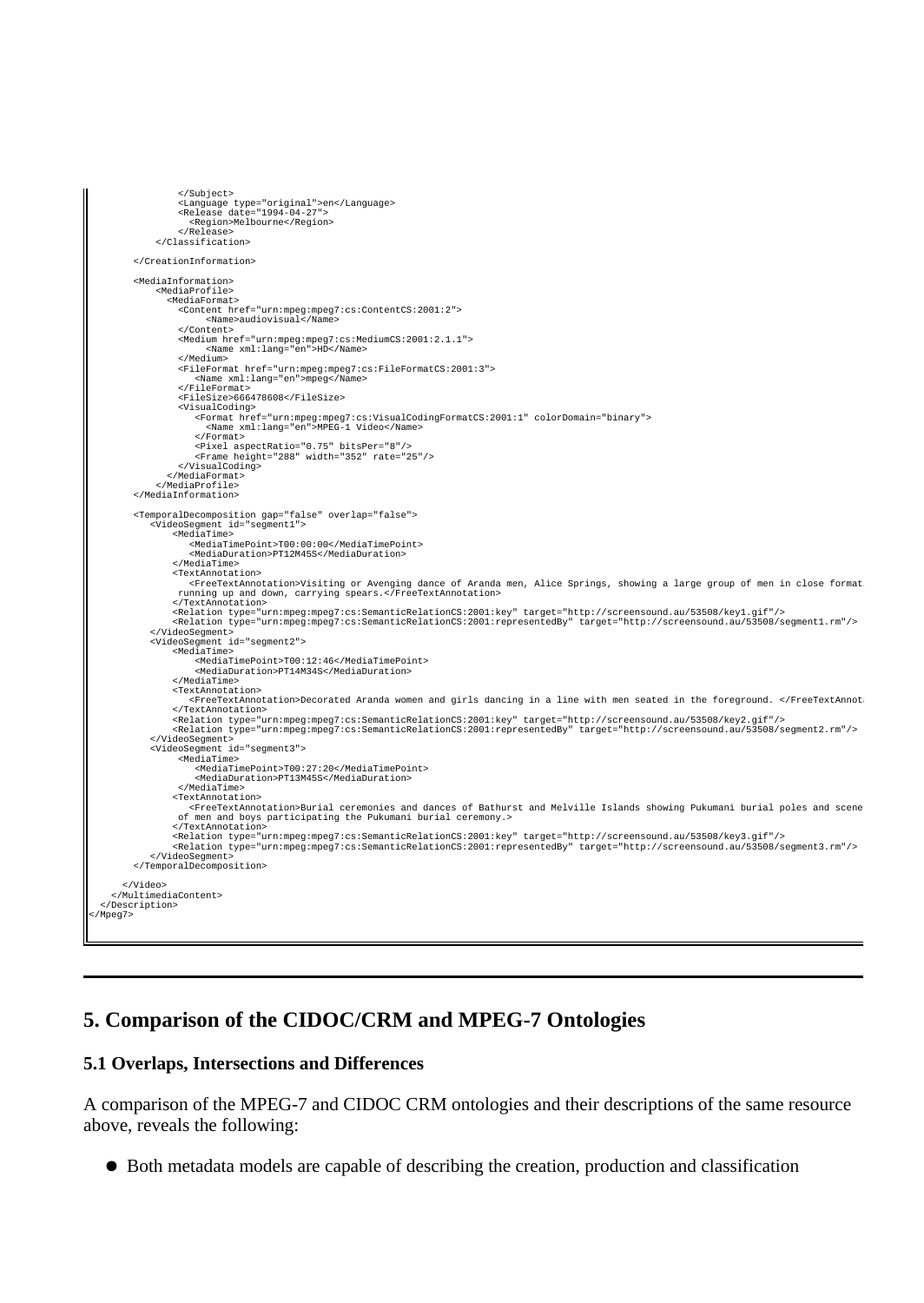information associated with a resource. Mappings between these components of the two models is possible;

- The CIDOC CRM is more focussed on describing physical museum artefacts and real world events from an epistemiological perspective. CIDOC CRM provides an ontology which allows the decomposition of knowledge available in data records into atomic propositions that are context free, interpretable when stand-alone but can easily be compiled into an integrated knowledge base;
- MPEG-7 is more focussed on precise, fine-grained content-based descriptions of multimedia content, particularly digital multimedia, to enable the automated search and retrieval or filtering and retrieval of relevant multimedia content using standardized descriptions;
- Because the CIDOC CRM is based on a hierarchical object-oriented model in which *Events* and *Activities* are core entities, it provides a better underlying framework for recording the events, changing attributes and dynamic relationships associated with a resource.

### **5.2 Merging the Ontologies**

Since CIDOC CRM is designed to provide a top level set of classes and properties which can act as attachment points for domain-specific metadata ontologies, it makes sense to use the CIDOC CRM as the foundation and to extend it with MPEG-7 specific components, to add multimedia metadata capabilities. The obvious attachment point for the MPEG-7 class hierarchy is the CIDOC CRM *InformationObject* class, as shown in Figure 4 below.



**Figure 4 - Extending the CIDOC CRM Class Hierarchy with MPEG-7 Multimedia Subclasses**

The *Image* class is a subclass of both *VisualItem* and *MultimediaContent*. The *Audio* class may be a subclass of both *LingusticObject* (if it contains spoken language) and *MultimediaContent*. If the Multimedia objects make propositions about reality i.e., document or record real objects or events, then they are also subclasses of *Document*.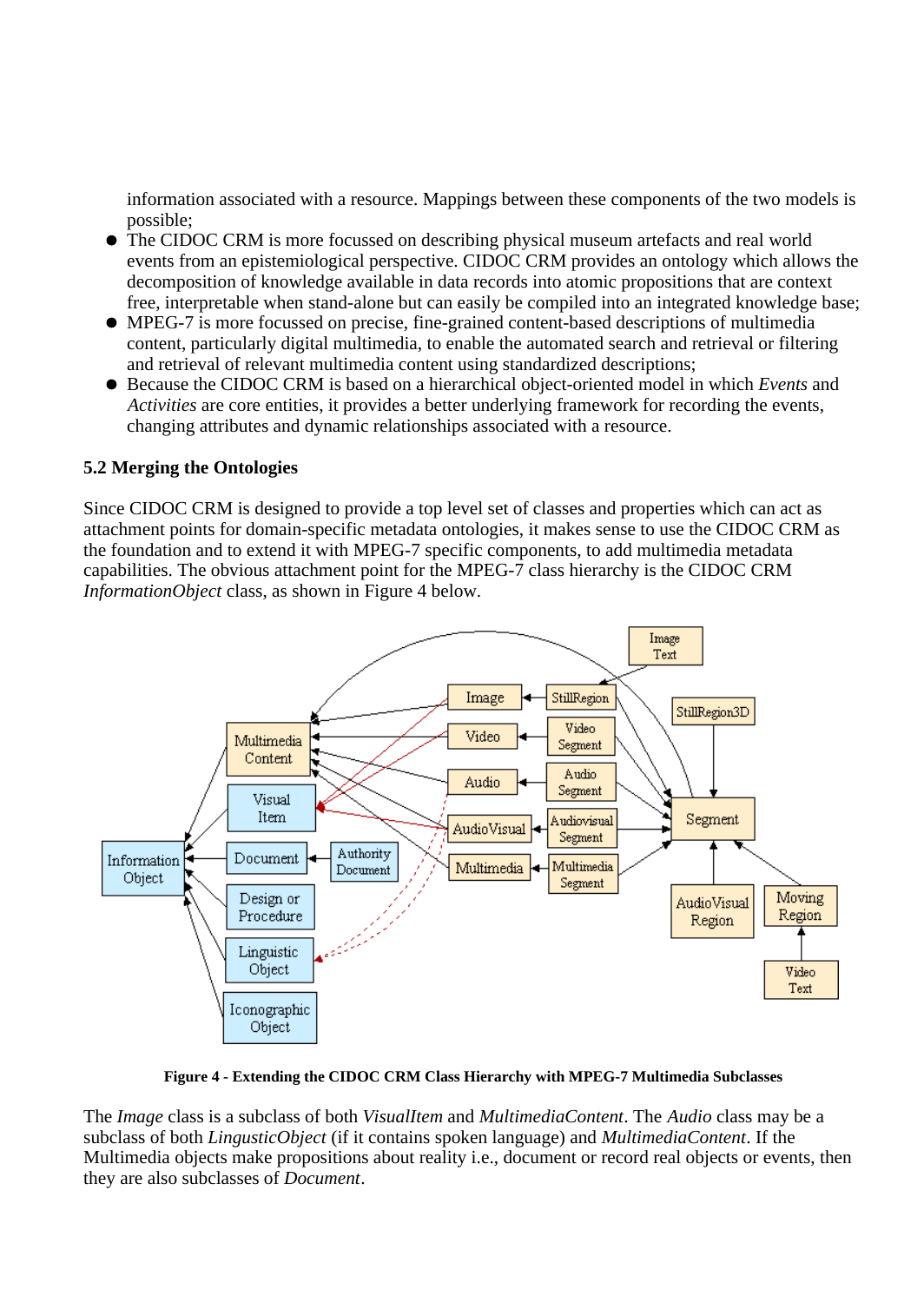The CIDOC CRM provides an *is\_composed\_of* property which can be extended through RDF Schema sub-properties to define the structural or segmentation metadata associated with multimedia resources. Spatial, temporal, spatio-temporal and media-source decompositions are all provided through this approach, as illustrated in Figure 5.



**Figure 5 - Adding MPEG-7 Segmentation properties to CIDOC-CRM**

The CIDOC CRM *Time-Span* and *Place* classes need to be subclassed to enable MediaTime and MediaPlace classes to be defined - these are required in order to specify temporal, spatial and spatio-temporal locators within audiovisual resources.

Further extensions to the CIDOC CRM which are required for adequate multimedia description include the provision of formatting properties (Table 2) and visual and audio features/descriptors (Table 3), associated with multimedia and segment entities.

Some formatting metadata can be accommodated by the existing *Dimension* class (e.g., file size, frame dimensions). But formatting information such as encoding and storage medium could be attached through a new *Format* class and a new *has\_format* property, similar to the existing *Dimension* class e.g.,

```
 <has_format>
   <name>MimeType</name>
   <value>video/mpeg-1</value>
 </has_format>
 <has_format>
   <name>frame_rate</name>
   <value>25</value>
   <unit>fps</unit>
 </has_format>
```
Audio and visual descriptors could be provided through the provision of two new classes, *VisualFeature* and *AudioFeature*. Their respective MPEG-7 descriptors as outlined in Table 3 could be defined as sub-classes. The properties *has\_visual\_feature* and *has\_audio\_feature* would be required to associate these new classes/sub-classes to the relevant Multimedia Document types, as specified in Table 4.

Based on the proposals described here, an RDF Schema representation of the MPEG-7 extensions to the CIDOC CRM, has been developed and is available at [19].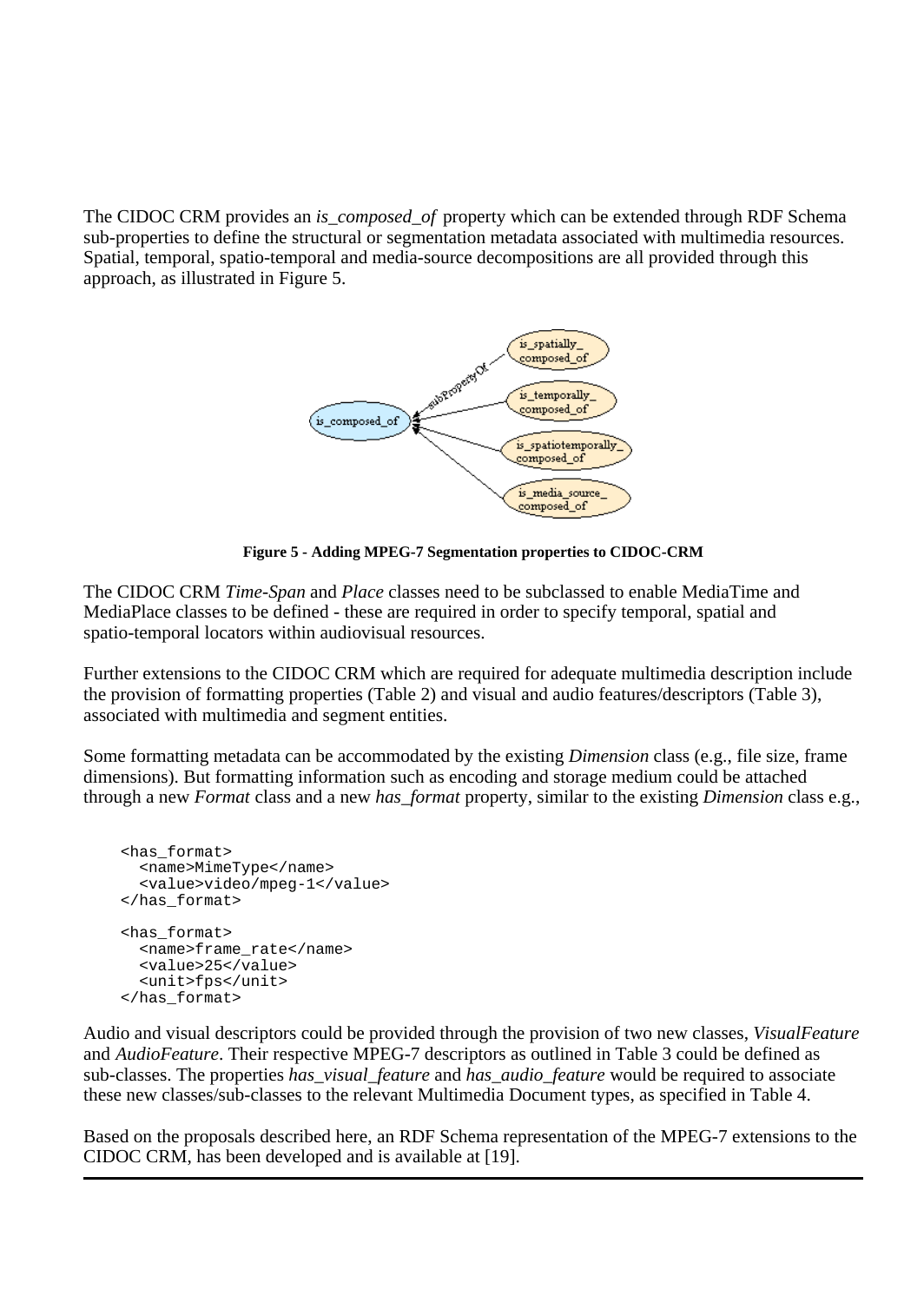# **6. Conclusions and Future Work**

# **6.1 Conclusions**

In this paper we have analysed the strengths and weaknesses of the CIDOC CRM and MPEG-7 ontologies in the context of providing a metadata model for describing and managing museum multimedia resources. Based on this analysis, we have described an approach to merging the two models which involves using the CIDOC CRM as the underlying foundation and extending it through the addition of MPEG-7-specific sub-classes and sub-properties to provide support for multimedia concepts and descriptions. The outcome is a single machine-understandable ontology (in RDF Schema) which can be used to provide the underlying model for describing multimedia in museums and thus facilitate the exchange, sharing and integration of heterogeneous multimedia information between cultural institutions.

# **6.2 Future Work**

Having developed the model, the next step is to test, evaluate and refine it by applying it to the description and management of real collections of multimedia resources within museums. We plan to do this through the development of a testbed using resources provided by the Smithsonian's National Museum of the American Indian CRC.

In 2001, two workshops were held by the DELOS Working Group on Ontology Harmonization [20] to discuss and compare the CIDOC CRM and ABC ontologies [21]. Both of these ontologies have been designed to facilitate semantic interoperability between metadata vocabularies from different domains. A third workshop is planned for June 2002 and the anticipated outcome will be a common merged model. Assuming that this eventuates, then future work will involve determining how the multimedia specific concepts of MPEG-7 can be attached to or accomodated within this merged ontology.

# **Acknowledgements**

The work described in this paper has been carried out as part of a Smithsonian Fellowship funded by the Queensland Government and the Smithsonian Institute. Additional funding has been provided by the Cooperative Research Centre for Enterprise Distributed Systems Technology (DSTC) through the Australian Federal Government's CRC Programme (Department of Industry, Science and Resources).

Thanks also to the other members of the DELOS Working Group on Ontology Harmonization, and especially Martin Doerr, both for Figure 1, and for his patient and detailed explanations of the CIDOC CRM. Thanks also to Martin Doerr and Hector Gaspar from ICS-FORTH for correcting and validating the CIDOC CRM representation of the example in Section 3.2.

# **References**

[1] CIDOC Conceptual Reference Model, http://cidoc.ics.forth.gr/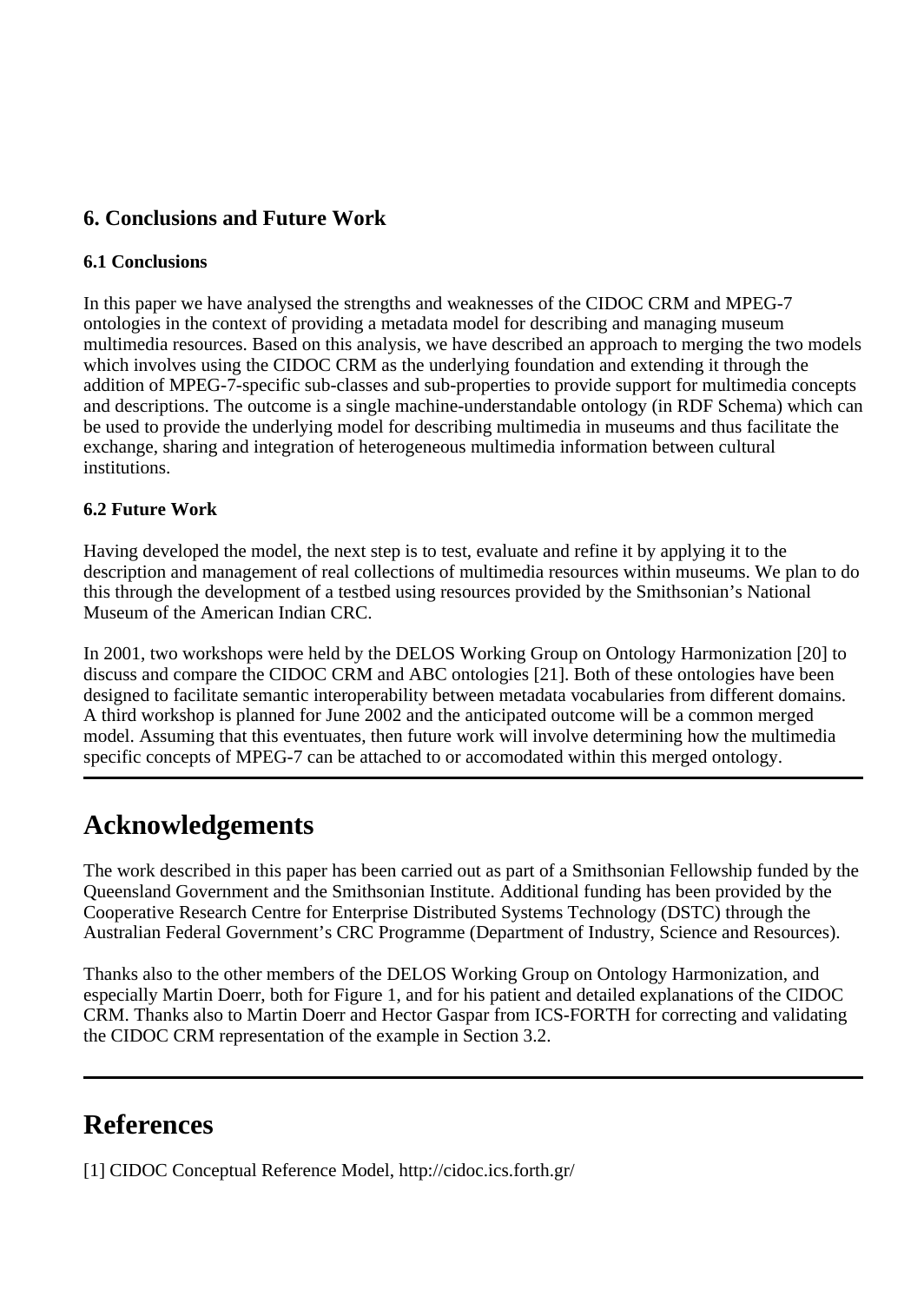[2] MPEG-7 Overview, http://mpeg.telecomitalialab.com/standards/mpeg-7/mpeg-7.htm

[3] D. Gabriel, C. Ribeiro, "A Metadata Model for Multimedia Databases", ICHIM 01, Milan, September 2001 http://www.archimuse.com/ichim2001/abstracts/prg\_100000544.html

[4] The TOKEN2000 project http://dbs.cwi.nl:8080/cwwwi/owa/cwwwi.print\_projects?ID=78

[5] The ECHO European CHronicles On-line Project http://pc-erato2.iei.pi.cnr.it/echo/

[6] RDF Schema Specification 1.0, W3C Candidate Recommendation 27 March 2000. http://www.w3.org/TR/rdf-schema/

[7] ICS FORTH, "The Semantic Index System (SIS)", http://www.ics.forth.gr/proj/isst/Publications/paperlink/SIS-descr.ps.gz

[8]N. Crofts, I. Dionissiadou, M. Doerr, M. Stiff (editors), "Definition of the CIDOC object-oriented Conceptual Reference Model , Feb 2002 (version 3.2.1) http://cidoc.ics.forth.gr/docs/cidoc\_crm\_version\_3.2.1.rtf

[9] XML Schema Part 0: Primer, W3C Recommendation, 2 May, 2001, http://www.w3.org/TR/xmlschema-0/

[10] XML Schema Part 1: Structures, W3C Recommendation, 2 May 2001, http://www.w3.org/TR/xmlschema-1/

[11] XML Schema Part 2: Datatypes, W3C Recommendation, 2 May 2001, http://www.w3.org/TR/xmlschema-2/

[12] W3C Semantic Web Activity http://www.w3.org/2001/sw/

[13] J. Hunter, "Adding Multimedia to the Semantic Web - Building an MPEG-7 Ontology", http://archive.dstc.edu.au/RDU/staff/jane-hunter/swws.pdf

[14] J. Hunter, "An RDF Schema/DAML+OIL Representation of MPEG-7 Semantics", MPEG, Document: ISO/IEC JTC1/SC29/WG11 W7807, December 2001, Pattaya

[15]DAML+OIL, March 2001. http://www.daml.org/2001/03/daml+oil-index

[16] ISO/IEC 15938-5 FCD Information Technology - Multimedia Content Description Interface - Part 5: Multimedia Description Schemes, March 2001, Singapore

[17] ISO/IEC 15938-3 FCD Information Technology - Multimedia Content Description Interface - Part 3: Visual, March 2001, Singapore

[18] ISO/IEC 15938-4 FCD Information Technology - Multimedia Content Description Interface - Part 4: Audio, March 2001, Singapore

[19] RDF Schema Representation of the MPEG-7 Extensions to the CIDOC CRM,